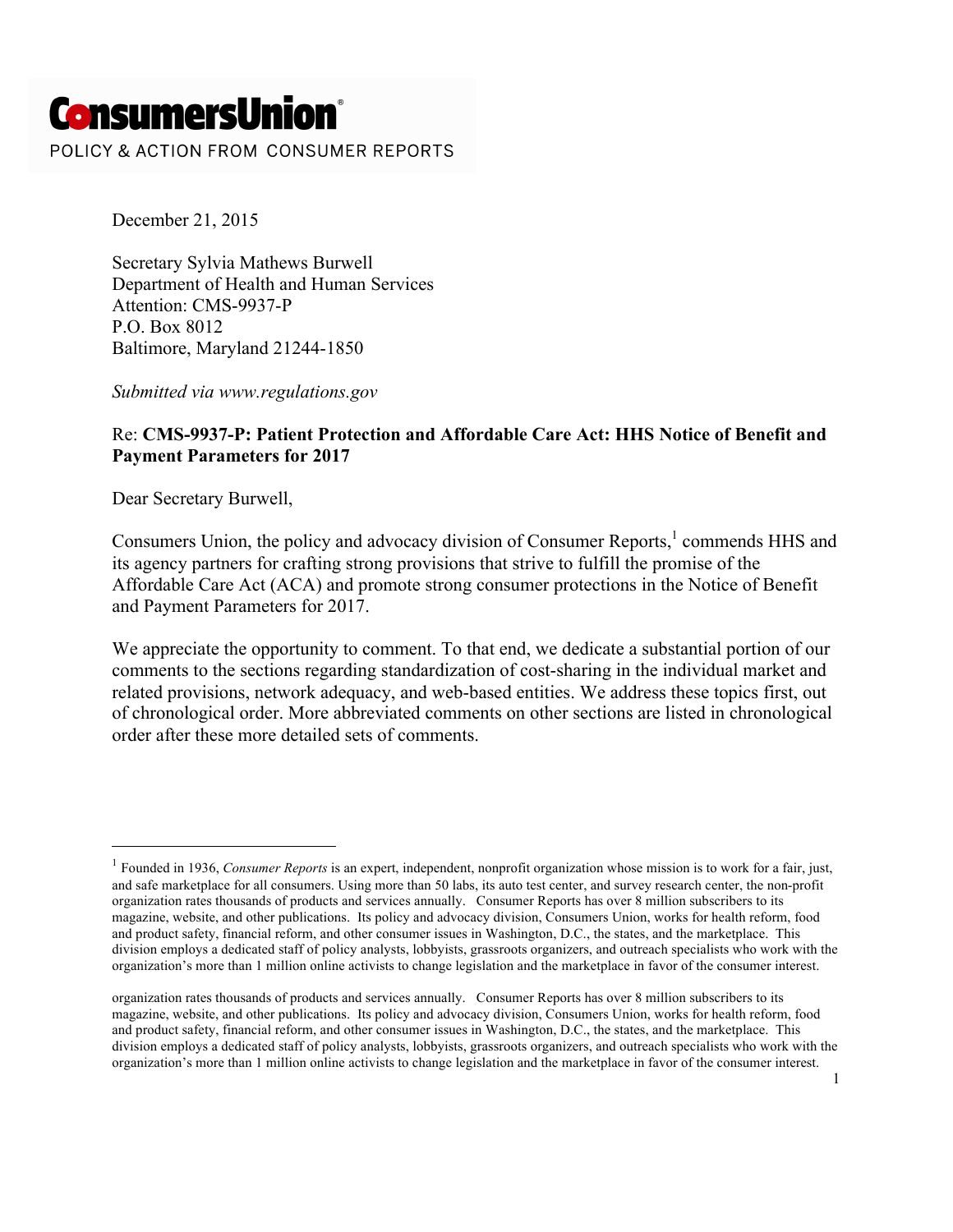## **§156.20 Standardized cost-sharing benefit designs**

The Preamble allocates several pages to discussion of standardized options as a means to improve the stability of the Exchanges and consumers' ability to make informed choices, with a brief definition proposed for new **§**156.20. We strongly support standardized cost-sharing designs as described more fully below and offer specific comments. Our support stems from our organization's foundational belief that the ability to compare health insurance products on an apples-to-apples basis is essential for sound consumer decisionmaking. For decades, consumers in our country have been confronted with a bewildering array of benefit designs that, in the guise of affording options for every possible preference, have obfuscated and made impossible the determination of the true value of plans. The Affordable Care Act promised to change that, and standardizing plans is an essential step in that direction.

Consumer testing has shown that standardizing benefit designs within actuarial value tiers provides great benefit to consumers. While several states have enacted standard designs<sup>2</sup>, here we focus on groundbreaking work at Covered California that has zeroed in on the particulars of standardized benefit design. That work resulted in extremely positive outcomes for consumers and for Exchange enrollment, as described more fully below. Consumers Union is more persuaded than ever that a similar approach is the right course for the FFEs and other state-based Exchanges, as well as their enrollees.

## The California experience

Covered California exercised its option to pursue consumer-friendly, standardized cost-sharing benefit designs from the outset in order to enhance the consumer experience of care, improve the health of populations, and reduce the cost of health care overall. From 2012 to the present, Consumers Union participated in an active work group with other stakeholders, examining and proposing refinements to the standard benefit designs. In refining the original designs, our goals for standardized cost-sharing included:

- Simplicity—aiding consumer understanding and the ability to compare and contrast coverage options;
- Incentivizing the best care—for example, fostering the use of primary care through lower cost-sharing or exempting specific services from application of the deductible;
- Reducing the use of co-insurance—this unknowable dollar amount makes it impossible to estimate out-of-pocket costs, therefore creating confusion when consumers shop for and use coverage;

Throughout the work, it became clear that, limited by the actuarial value calculator requirements, there are often tensions among the above stated goals. For example, eliminating co-insurance

 $\ddot{\phantom{a}}$ <sup>2</sup> Realizing Health Reform's Potential What States Are Doing to Simplify Health Plan Choice in the Insurance Marketplaces, the Commonwealth Fund, December 2013. Available at http://www.commonwealthfund.org/~/media/Files/Publications/Issue Brief/2013/Dec/1720\_Monahan\_what\_states\_are\_doing\_simplify\_rb.pdf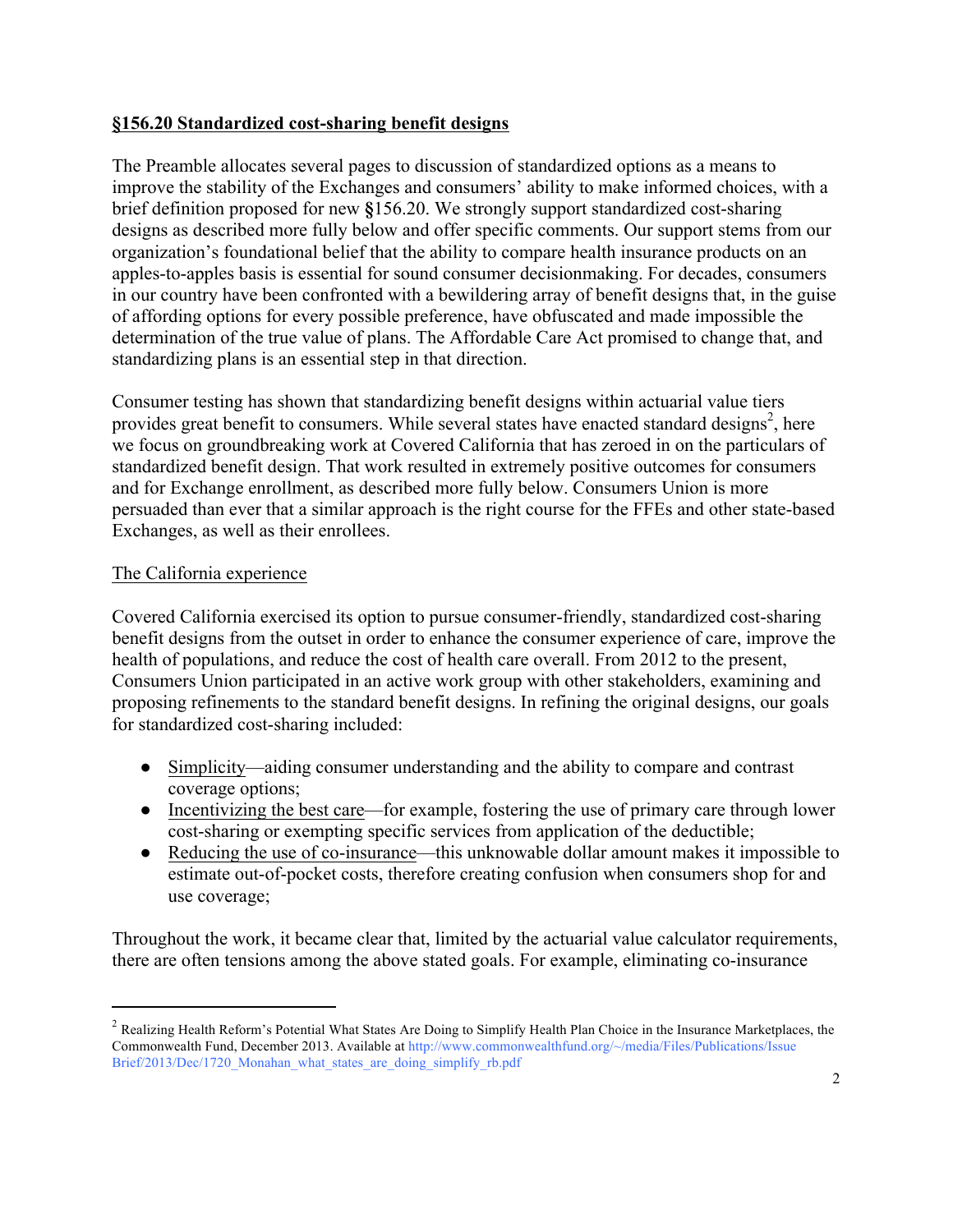altogether came at a high cost to affordability of co-pays. Likewise, consistency regarding when the deductible applies across metal tiers' played out differently depending on actuarial values.

Working through these goals and tensions in an iterative process since 2012 has gotten Covered California to a favorable position for the 2016 plan year. Standardized cost-sharing in California, twinned with selective purchasing (See comment on §155.1000 below), has resulted in a reasonable overall premium trend (4% average increase for 2015) and designs that allow for easier, at-a-glance comparisons of offerings by price, provider network, and quality.<sup>3</sup>

The improved designs for 2016, and those planned for 2017, address several of the topics HHS raises in the preamble. For example, for  $2016^4$  Covered California eliminated co-insurance for all but certain outpatient services; removed deductibles for any outpatient services in silver, gold and platinum tiers; and exempted from the deductible in the Bronze plan three office visits (primary care or specialist) and lab costs, so that those who purchase this low actuarial value product get some benefit from it without having to reach the very high deductible.

#### Overall comment on the NPRM approach to standardization of cost-sharing

The NPRM states HHS' intention to make standardized cost-sharing designs an option for plans and to encourage issuers to offer at least one such standard plan at the Silver level (and associated cost-sharing reduction plans). Consumers Union understands the incremental approach, but in light of the tremendous difficulty consumers have in making informed plan decisions without standardized designs, we urge HHS to move expeditiously to **make standardized cost-sharing plans mandatory for all issuers to be certified as Qualified Health Plans** (QHPs). Moreover, we urge you to **require standardized benefit designs not for just the Silver tier, the most popular with consumers, but for all five tiers (including catastrophic)**.

Furthermore, Consumers Union urges HHS to **reconsider allowing QHPs unfettered flexibility to continue to offer non-standardized options**. Rather, we recommend HHS *require exclusive use* **of standardized cost-sharing plans by QHPs**, if not for 2017, then for future years. It is well settled in the research literature that too much choice in health coverage products adds complexity and confusion beyond the cognitive ability of consumers to make well-reasoned decisions.<sup>5</sup> Assessing trade-offs among scores of non-standard cost features is an impossibly complex task for consumers, requiring numeracy skills lacking amongst the American public. Such an assessment requires the ability to combine complex concepts—such as applying deductibles, considering unknowable co-insurance amounts, and whether co-pays apply to

 $\ddot{\phantom{a}}$ 

<sup>&</sup>lt;sup>3</sup> See Consumer Reports' praise for standardized cost-sharing benefit designs offered by Covered California as a boon to transparency in 2015 Naughty and Nice List: Consumer Reports reveals its annual review of company policies and practices.

Available at: http://www.consumerreports.org/consumer-protection/naughty-and-nice-2015<br>
<sup>4</sup> Covered California Standard Benefit Designs and Medical Cost Shares.. Available at http://www.coveredca.com/PDFs/2016-<br>
<sup>5</sup> Quincy

Quincy, L. and Silas, J. "The Evidence is Clear: Too Many Health Insurance Choices Can Impair, Not Help, Consumers Decision Making." November 2012. Available at http://consumersunion.org/pdf/Too\_Much\_Choice\_Nov\_2012.pdf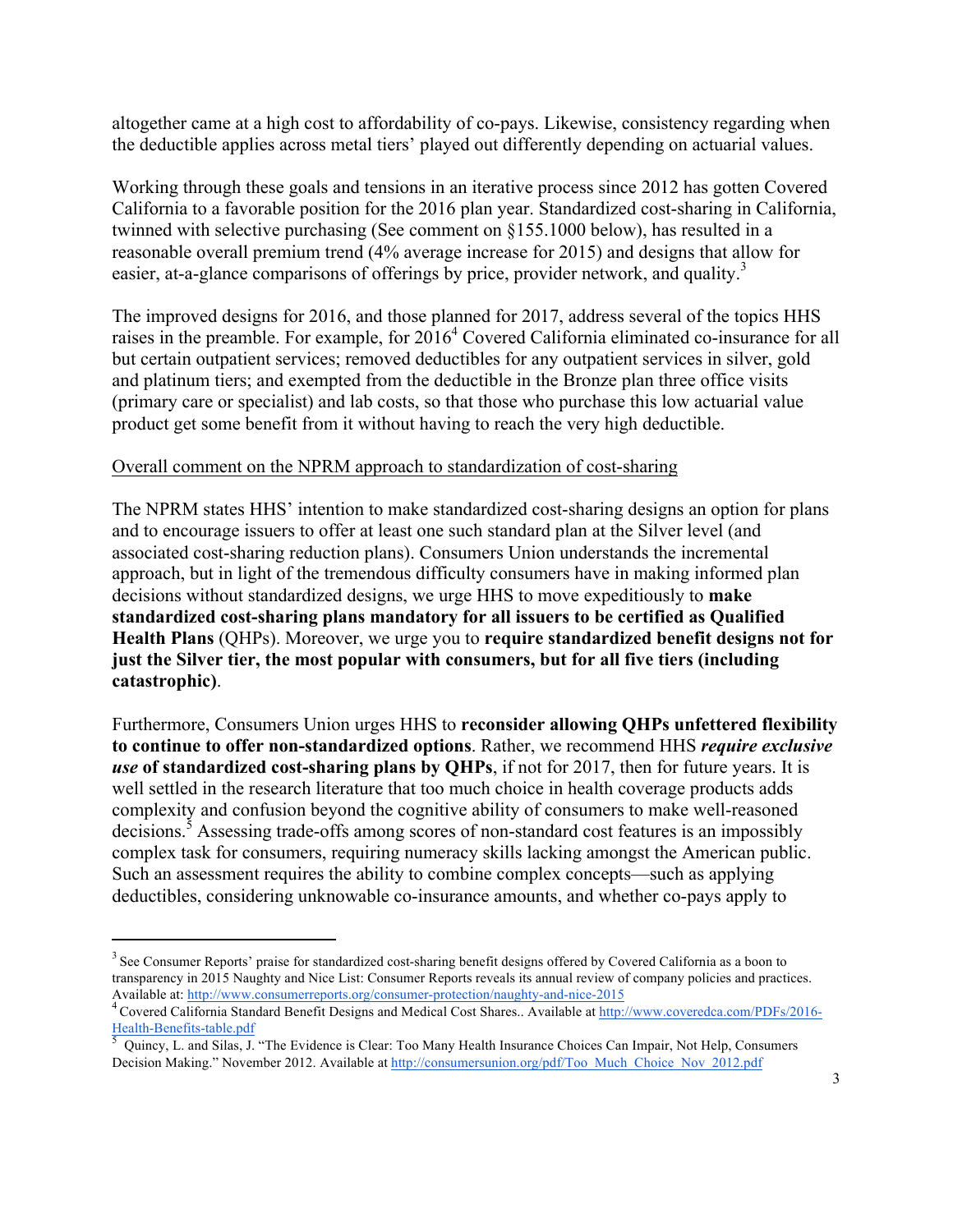deductibles or not—to roll up into a final assessment. In short, this assessment is impossible among non-standard cost-sharing designs. And the implications are profound for consumers: frustration and fear in investing that may cause consumers to not enroll; under-insurance, by making the wrong choice; and potential disillusionment with the Affordable Care Act.<sup>6</sup>

On the other hand, limiting the number of products and making them all standardized would allow for simplified displays and enable valid comparisons based on premiums, provider networks, and quality—so consumers are able to truly assess the value of product options rather than making a shot in the dark. This was what consumers most hoped the Affordable Care Act would provide for them. Research suggests that 6-9 offerings are the number above which confusion sets in and blurs sound decision making.7

HHS suggests that allowing issuers to offer multiple plans through an FFE for each standardized option within a service area would be permitted only if the plans were "meaningfully different," thus providing a check on an unbridled number of offerings. **Consumers Union believes that offering multiple standardized plans is not ideal, but agrees that if allowed it should only be if they are truly different in a significant way.** In this regard, we note that Covered California in 2014 and 2015 offered both a Silver HMO and a Silver PPO standard plan to allow consumer choice. However, given actuarial constraints, there was actually little difference between the two offerings: each had similar co-pay and coinsurance features. Given the little difference, Covered California no longer allows both plans to be offered for  $2016$ .<sup>8</sup>

We note for future purposes that if there is an appetite for new features, such as value-based benefit designs, the evidence of their benefit could be evaluated and, if found worthwhile, incorporated in the standard designs in future years. That is, **any such alternative designs could be required of all plans in a consistent way, if found to have value.** Thus, the possibility of design adjustments across all plans based on new ideas should not be viewed as grounds for not doing standardized benefit designs for 2017.

## Prioritized, differentiated display of standardized plans is critical

 $\ddot{\phantom{a}}$ 

Even if not all products have standardized cost-sharing, we urge HHS to require prominent display of standardized plans to ensure they appear first and separated out from the non-standard plans. Consumers Union previously reported on the critical importance of display "sort order" and web choice architecture.<sup>9</sup> Our research findings highlighted the critical importance of the initial set of options displayed. The default display, for example, radically affects consumers' shopping experiences: once they see the default, it becomes the anchor or baseline for the rest of

 $6$  Quincy, L. "What's behind the Door: Consumer Difficulties Selecting Health Plans," January 2012. Available at http://consumersunion.org/wp-content/uploads/2013/03/Consumer\_Difficulties\_Selecting\_Health\_Plans\_Jan2012.pdf <sup>7</sup> Evidence is Clear, *Ibid*.

<sup>8</sup> Covered California Open Enrollment 2013-2014: Lessons Learned. March 31, 2014. Available at

https://www.coveredca.com/PDFs/10-14-2014-Lessons-Learned-final.pdf<br><sup>9</sup> Kleiman Associates and Consumers Union, "Choice Architecture: Design Decisions That Affect Consumers' Health plan Decisions," July 9, 2012. Available at http://consumersunion.org/wp-content/uploads/2013/02/Choice\_Architecture\_Report.pdf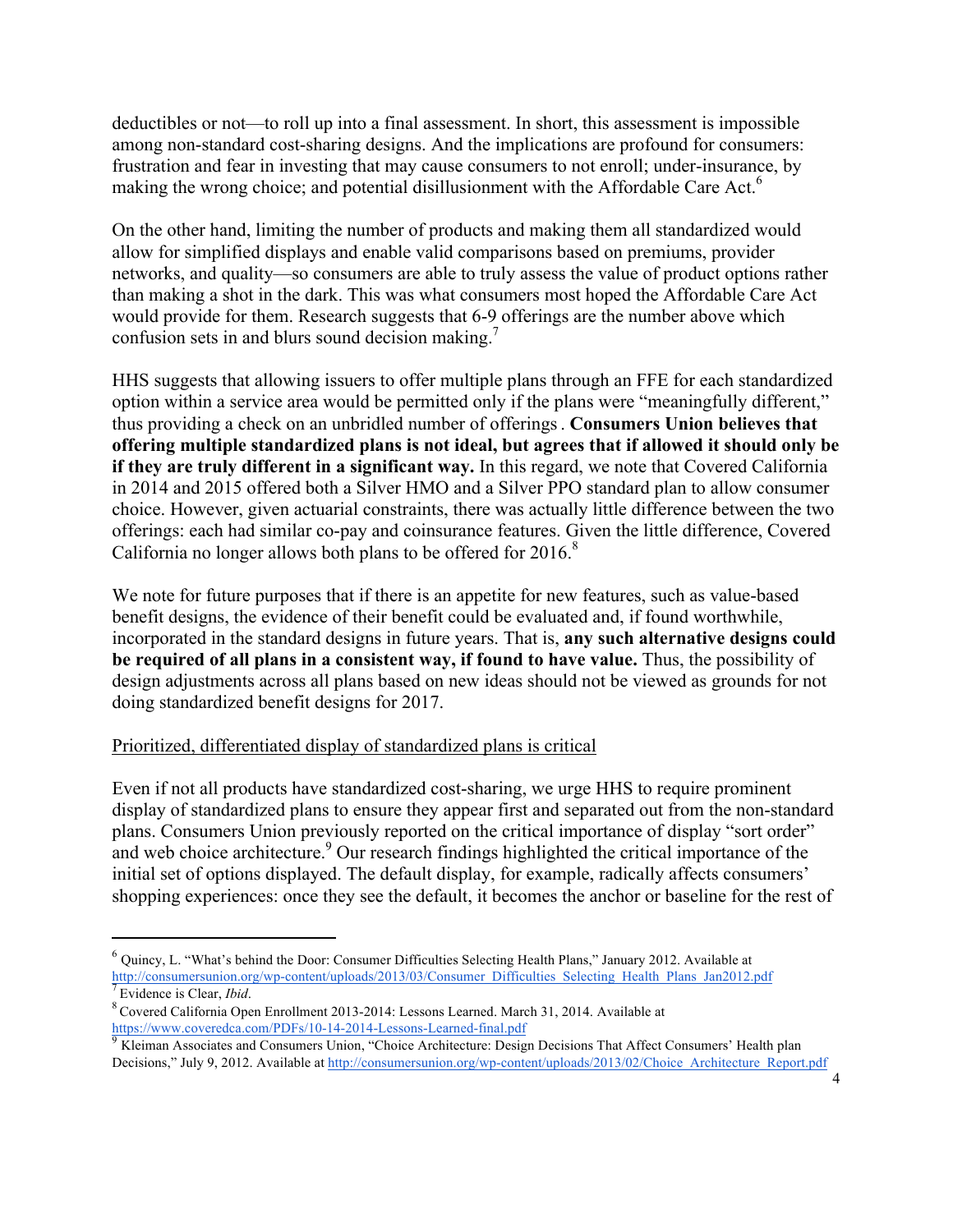the selection process. As our research has noted, "What consumers see first will frame their understanding of the rest of the information – in effect, creating a mental model for them."<sup>10</sup>

We strongly urge you to *separate out the standardized plans and make them the first ones a consumer sees***.** While current sorting criteria may, for example, make lowest premiums appear first, we urge HHS to override that sort option by having separated standard cost-sharing plans appear before the sort by premium. This prominent display would serve two important purposes.

First, such placement will help flag the easy-to-compare plans for consumers and make the shopping process much less frustrating, enhancing the likelihood of choice of the best value plan and enrollment itself. Simply putting the label "standardized" next to a plan name on a long list of plans will not make the product stand out nor make at-a-glance comparisons easier.

Second, placing the standard plans first will incentivize issuers to offer them voluntarily to receive this favorable web "real estate" placement. Further, we strongly urge HHS to require this same placement on QHPs' and web-based entities' sites (if any), as well if a non-FFE web site is used to facilitate enrollment. **It is crucial for the credibility of offerings and consumer understanding that the same, standard displays are used regardless of the enrollment entity or venue**.

Consumers Union **applauds the stated intent to engage in consumer testing on plan comparison features and recommends consumer testing regarding descriptions of standardized designs**. We **urge HHS to conduct the testing and to incorporate a robust stakeholder process where consumer interests can be heard, rather than solely rely on testing by issuers – who may have a stronger preference for non-standardized designs.** In addition, State-based Exchanges using standard designs have valuable information for HHS on consumer experience with these products and how to describe them.

## General proposed features of standardized designs

Consumers Union understands that HHS' proposed features are derived in part from the most popular designs sold in the FFE in 2015. **We urge caution in relying too heavily on popular designs, since the vast array of non-standardized plans did not make for truly informed shopping on the FFE in 2015**; thus, the choices made in 2015 may not be a valid indication of consumer cost-sharing design preferences.

However, we understand that you also referred to six states' 2014 standardized designs. The comments that follow draw on our experiences with one of those states, California, where design standards were refined over subsequent years.

A. Drug Formularies

 $\ddot{\phantom{a}}$  $10$  Id., p. 3.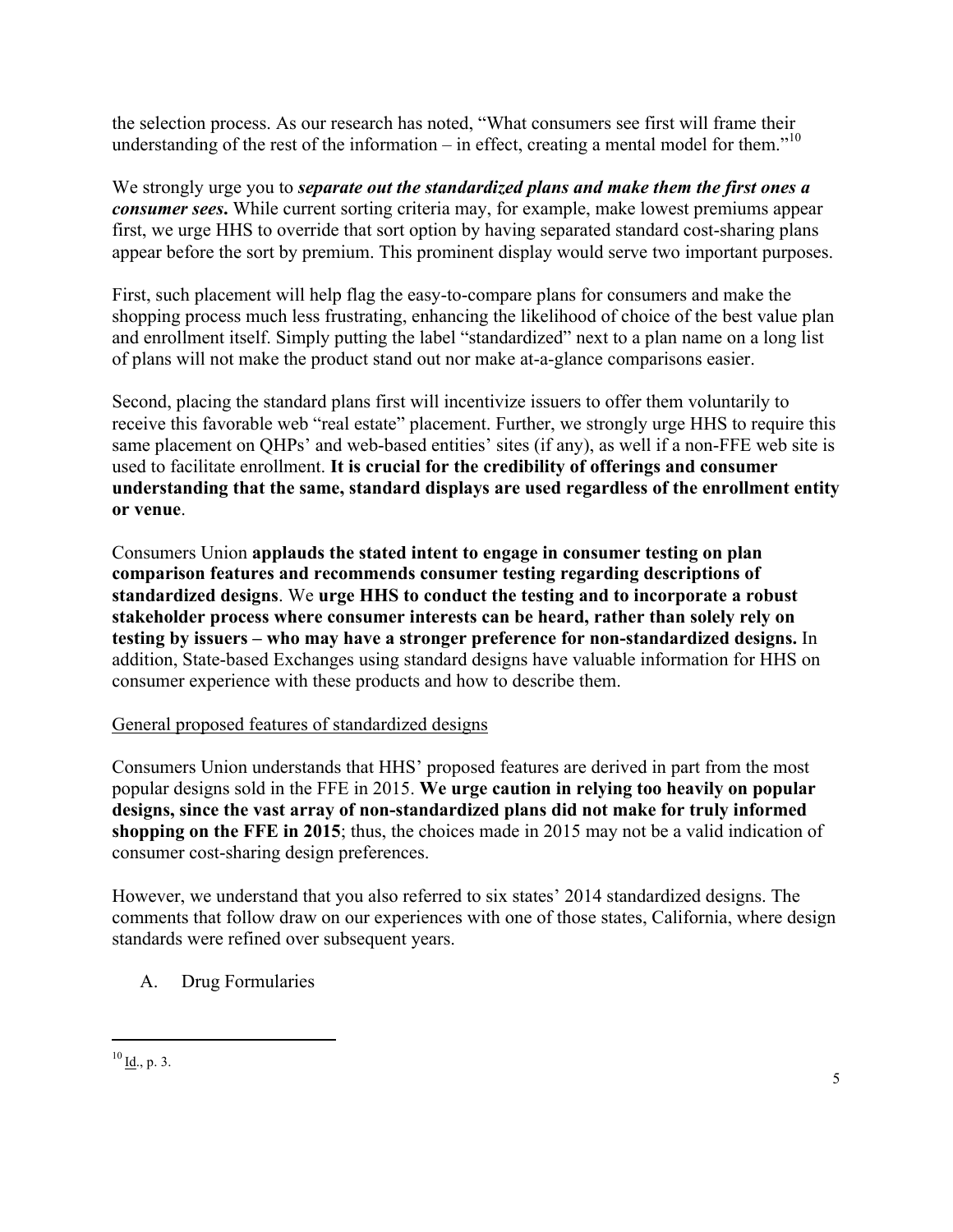Drug benefits and cost-sharing can be especially confusing, particularly because some plans have a separate drug deductible. Consumers Union supports your proposed standardized costsharing for this important benefit and **urge that you create no more than four tiers**. The current marketplace for drug cost-sharing (the NPRM cites 56% of the current 2016 FFE QHPs' offering 5 drug tiers) should not constrain or drive your effort to create the best, most affordable, understandable, standardized benefit. Slicing the drug cost-sharing into more than 4 tiers adds complexity and risks greater unfair discrimination in benefit design.

As a detail matter, you might consider giving the four drug tiers numbers (1-4) rather than names, since from our in-depth work on drug benefit design we understand that some plans may put certain generics on higher tiers. That is, the nomenclature you suggest, while intuitive, may not match up neatly with the real plan experience.

#### B. Provider tiers

Consumers Union **strongly supports your stated intention to allow only a single tier of in-network providers**. Having multiple tiers creates greater consumer confusion, for example, around referrals and which doctors have admitting privileges at which hospitals. In addition, the NPRM notes that tiering also affects actuarial value and thus undermines the ability to create standardized benefits. Tiering is currently used in only one QHP in California (the OPM multi-state plan) and affects a small number of enrollees. While having more than one tier may be an attractive marketing feature for brokers, it is also likely to be confusing and misleading to consumers.

#### C. Deductible-exempt services

Rising deductibles are a major impediment to consumers seeking the care they need and getting full value from their insurance. When actuarial value constraints require steep deductibles, exempting certain basic services from the deductible is a wise policy to incentivize use of the most needed care and to provide consumers some upfront value. Exempting office visits—primary care and specialists— from the deductible and keeping those co-pays as low as possible, incentivizes patients to get the care they need early on. Covered California has adopted that feature in the 2016 Covered plans, including allowing three pre-deductible visits to a primary care or specialist per year in Bronze level plans. **We urge you to create standard benefit designs that exempt certain basic services from the deductible.**

In addition, **we urge you to consider exempting Emergency Room visits from the deductible, as those visits may be unavoidable and medically necessary.** We should not disincentivize legitimate usage. The significant co-pays (i.e., the NPRM's stair-stepping from \$100 to \$400 from Silver 94 to Silver 71) should be enough to deter inappropriate usage. Exempting lab fees as well—often prescribed by doctors as part of a basic visit and not overutilized by the patient's volition—may also be wise. Moreover, certain rehabilitative and habilitative services may be infrequently utilized, but essential to functioning and wellness.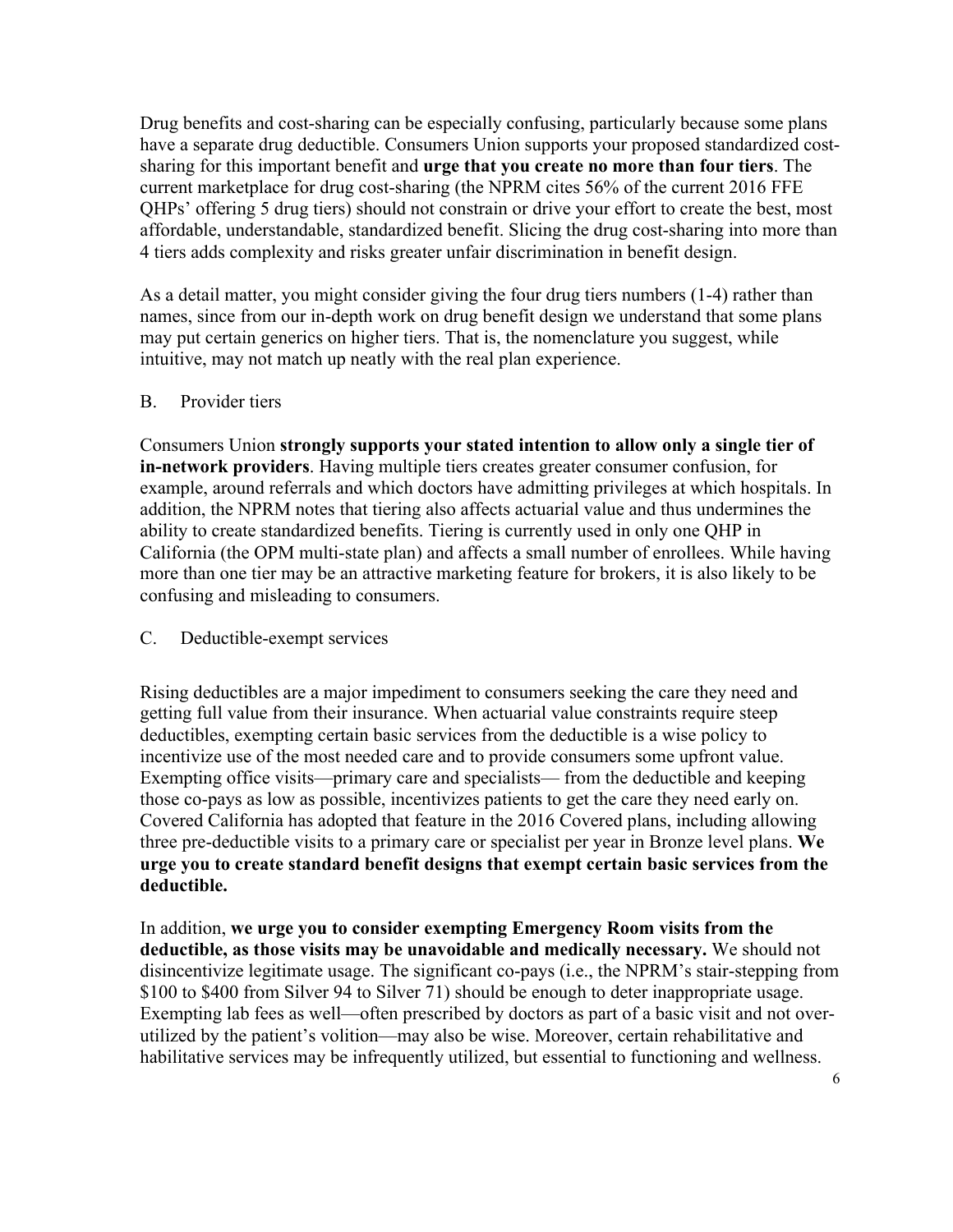Patients needing those services may never approach the annual maximum out-of- pocket limit, as they would for in-patient rehabilitative services, but need access prior to the deductible.

## D. Co-payment vs. co-insurance

**Consumers Union strongly urges HHS to further slash the use of co-insurance in your proposed 2017 standard design for all metal tiers**. The dollar denominated obligations associated with co-insurance provisions are unknowable to consumers. Given the current opacity of health care costs, the use of co-insurance causes massive uncertainty for consumers and tops the list of consumer confusion about cost-sharing.<sup>11</sup> Eliminating, or at the least minimizing, the use of co-insurance was a primary goal for California from 2012 on; we have pared the use of co-insurance down to outpatient services, such as hospital fees and skilled nursing facilities and Tier 4 specialty drugs. We understand the concern about setting co-pays nationally, but believe reducing the use of co-insurance may be the single biggest improvement HHS could make to standardize cost-sharing to improve consumer financial security and understanding. Thus, Consumers Union's recommendation will always be to offer co-pay rather than co-insurance, where possible under actuarial value constraints.

## Specific Standardized Option Designs

## A. Bronze

We agree with the Preamble statement that Bronze plans resemble catastrophic plans. They may have low premiums, but offer little other than catastrophic coverage. **We support HHS' proposal for the Bronze plan to provide some upfront benefit to consumers by exempting the first 3 primary care visits and mental health/substance abuse disorder outpatient visits from the deductible.** Covered California also had this feature for 2015 and opted to open it to 3 non-preventive office visits with a primary care doctor or specialist for 2016, which may include urgent care visits or mental health/substance abuse disorders. The theory is that even some consumers without chronic conditions may unexpectedly find they need to get urgent care or see a specialist and should get some value from their premium dollars.

With regard to cost-sharing for pharmaceuticals, we note that the proposed \$35 co-pay may actually exceed the over-the-counter cost of a generic drug in many cases. Even when exempted from the deductible, a relatively high generic co-pay, such as described here, may not provide consumers with great benefit. Finally, the 50% co-insurance for most other services makes this an unattractive option.

## B. Silver

 $\ddot{\phantom{a}}$  $11$  What's Behind the Door., fn 5.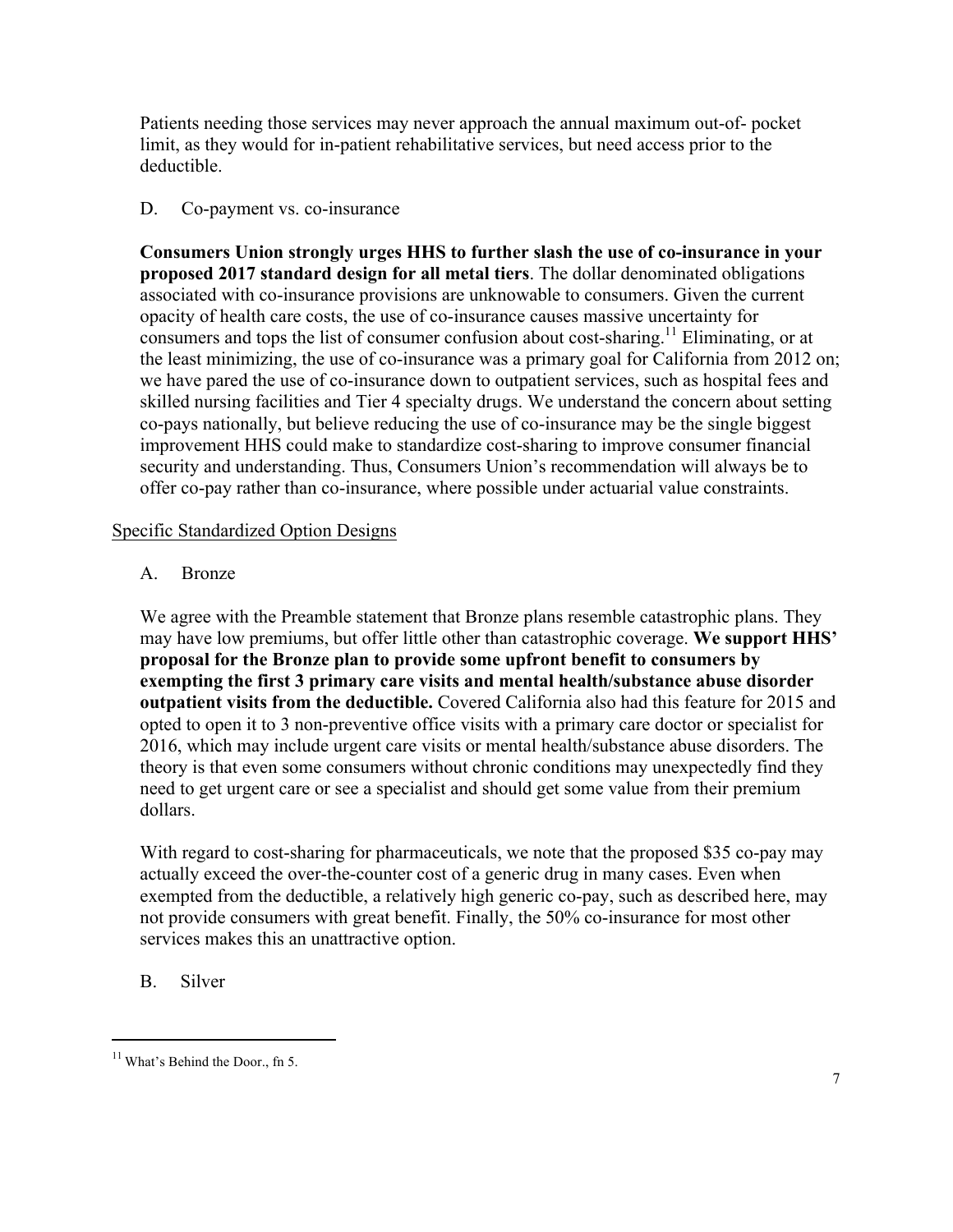The deductibles under the proposed Silver plan are high and the drop off between Silver 71 AV to 94% AV is extremely steep. **We urge HHS to lower the deductible on your Silver and Silver 73 designs.** We appreciate the otherwise graduated differentials between the costsharing for benefits, a "stair step" approach Covered California also pursued. This approach is logical for consumers and aids understanding.

On exemptions from deductibles, as noted above, **we suggest exempting Emergency Room visits from the deductible, as those visits may be unavoidable and medically necessary**. We should not disincentivize the use of emergency rooms for legitimate situations; the significant co-pays should be enough to deter inappropriate usage.

Again, **Consumers Union urges reducing the use of co-insurance to the maximum extent possible in Silver plans,** as they are the primary policies for lower income consumers earning just \$29,425 per year (for an individual). Similarly, the drug co-pays for preferred brand drugs and non-preferred brand drugs for Silver 71 and 73 suggested here are very high. We do, however, agree with exempting these co-pays from the deductible.

## C. Specialty drugs

Specialty drugs present unique challenges and even one round of treatment for some of these high cost drugs will hit the maximum out-of-pocket (MOOP) costs in a matter of weeks. Nonetheless, overall, your proposed co-insurance for specialty drugs is extraordinarily high—for example, 40% for Silver, although not subject to deductible. By comparison, for 2016 Covered California's Silver individual plan (70.4% AV) came in at 25%, subject to a \$250 pharmacy deductible. Moreover, for tiers Silver through Platinum there is a monthly out-of-pocket cap in California of \$250/prescription (\$500 for Bronze), to spread out the payments throughout the year to reach the \$6,250 annual MOOP.<sup>12</sup> Consumers Union **recommends revisiting your drug benefit, especially the co-insurance amount for specialty drugs and considering a monthly cap.**

## **§156.230 Network adequacy standards**

 $\overline{a}$ 

Consumers Union is pleased that HHS continues to strive to improve the network adequacy standards for Exchanges. Access to sufficient numbers of high quality providers is a top priority for consumers, and breadth of networks has been a concern for consumers. We support efforts to strengthen the standards issuers must meet for their networks to be deemed "adequate." We are hopeful that language in the draft regulations will go far in making network adequacy more meaningful, given the many problems with networks that continue to exist, but also believe the proposed regulations should be stronger.

<sup>&</sup>lt;sup>12</sup> California Assembly Bill 339. Available at http://leginfo.legislature.ca.gov/faces/billNavClient.xhtml?bill\_id=201520160AB339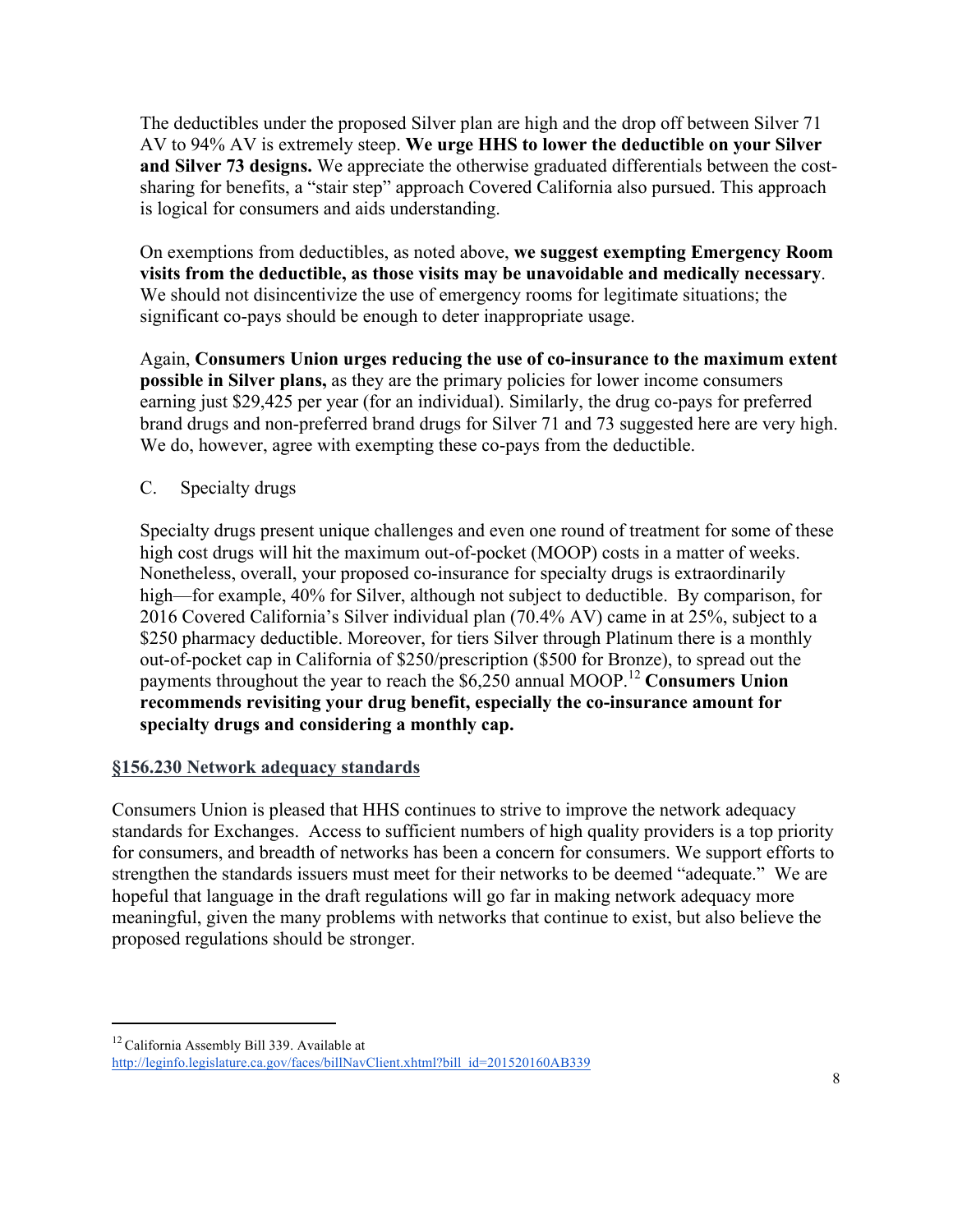We look forward to seeing the Letter to Issuers that will provide more detail to FFE states regarding their network adequacy assessment methodology.

While we agree that states are in the best position to review and uphold network adequacy standards, **we believe it is important to establish a uniform set of minimum network adequacy expectations, solely as a floor, that all state Exchanges would have to uphold across plans, regardless of whether they participate in an FFE or not.** Specific standards that apply to FFEs, other state-based Exchanges, and OPM-regulated plans, does not mean that each state must establish the same quantitative measurements. We recognize that each state should be able to set its own specific metric for the standard. But, all states should have quantitative standards, not just FFE states.

*§156.230(d)* – We support the proposed quantified minimum threshold for FFE states, based on time and distance standards. We urge that the minimum threshold be applied to all states, not just those doing business with the FFE. **We encourage HHS to require that all states adopt basic network adequacy principles, including time and distance standards.**

In addition, **we think the minimum threshold could go further, to include not only standards on maximum time and distance to providers, but also provider-covered person ratios, and timely access**. States that offer innovative programs that capture network adequacy better using other metrics could petition HHS to waive the minimum requirements. But for other states, there should be minimum expectations to ensure that consumers across the country have some basic network adequacy protections.

**Consumers Union recommends adding a requirement for timely access to providers as a minimum threshold for network adequacy**. Timely access standards that address and enforce quantitative waiting times for appointments with providers are essential to ensure that consumers are actually seen and get the care they need when they need it. In response to the question in the Preamble, **we also believe that having different wait time metrics for a primary care visit as compared to a specialist visit would be acceptable** (and is included in the network adequacy standards for wait times in California).<sup>13</sup>

The Preamble states that for plan years beginning 2017, HHS is considering using network adequacy standards established for Medicare Advantage. **Using Medicare Advantage as a model for network adequacy concerns us**, given the Fall 2015 report from the GAO<sup>14</sup> that Medicare Advantage network adequacy requirements need better scrutiny. As noted in the GAO report, Medicare Advantage network adequacy standards consider neither how often a provider practices at a particular location, nor whether a provider is accepting new patients. Moreover, the

 $\ddot{\phantom{a}}$ 

<sup>&</sup>lt;sup>13</sup> Timely Access to Care standards, California Department of Managed Health Care. Available at https://www.dmhc.ca.gov/HealthCareinCalifornia/YourHealthCareRights/TimelyAccesstoCare.aspx#.VnBc\_xorLc4

<sup>&</sup>lt;sup>14</sup> Medicare Advantage: Actions Needed to Enhance CMS Oversight of Provider Network Adequacy. General Accounting Office, September 28, 2015. Available at http://www.gao.gov/assets/680/672236.pdf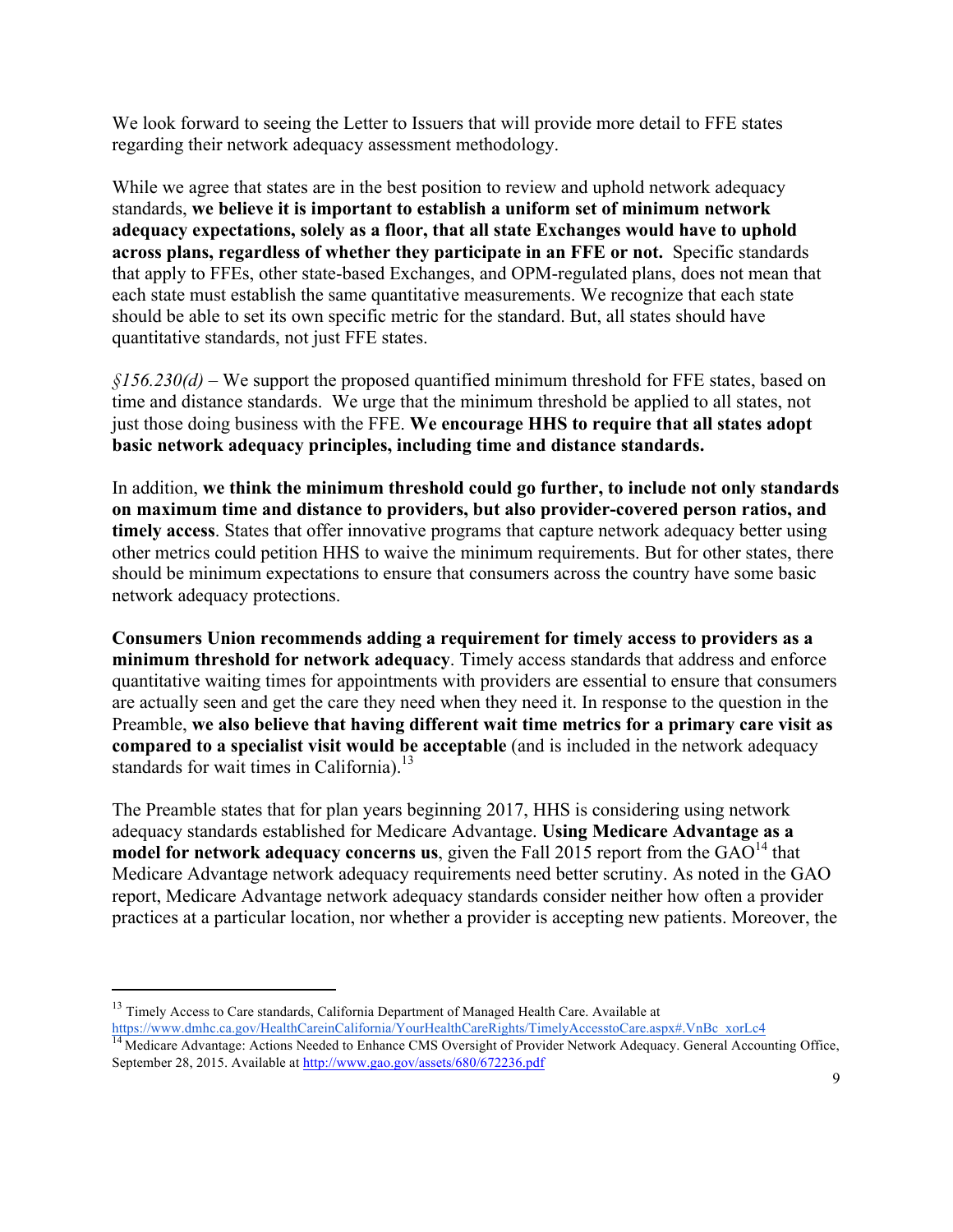GAO points to the fact that there is no clear requirement for regulators to assess the adequacy of the data used to meet the network adequacy standards.

This tells us that in addition to certification standards, there need to be clear regulatory requirements that states (and the FFE) monitor and enforce the network adequacy standards in an ongoing basis. To that end, **Consumers Union encourages HHS to add additional provisions to (d) that impose requirements on the FFE and states to actively monitor, assess, and enforce network adequacy standards**.

*(2)* While we understand the need for some flexibility for variances based on factors such as the availability of providers or local patterns of care, **the regulations should include a consumer protection provision that requires alternative processes to ensure that consumers retain access to care.** For example, when variances from the standard are granted for local conditions resulting in provider shortages in a rural location, insurers should be required to compensate consumers for travel that is above the base standard, so that consumers can still access care, despite the shortages, without the additional financial burden to pay to travel far to access care.

We are also troubled by language in the Preamble that states that multi-State plan options will have different network adequacy standards established by OPM. The Affordable Care Act requires HHS to establish network adequacy standards for *all* issuers seeking certification as QHPs.<sup>15</sup> If OPM wishes to impose stricter standards on multi-state plans it could do so. **We urge HHS to follow the mandate of the ACA and establish national minimum standards, as described above, for all QHPs, including multi-State plans otherwise governed by OPM, in order to ensure that no matter where a consumer lives there will be some specific, minimum assurance of network adequacy.** 

For meeting the network adequacy standard, while we are opposed to in-network provider tiering, if it is permitted **Consumers Union urges HHS to include in regulatory language clear information that if the issuer uses in-network tiering, only the lowest cost-sharing tier's providers are counted toward meeting the network adequacy requirement**.

*§156.230(e)* – Provider transitions - *(1)* We appreciate the expectation that issuers in an FFE must make good faith efforts to provide written notice in advance of a provider leaving a network, for whatever reason, to all enrollees who are seen on a "regular basis." First and foremost, **we urge HHS to apply this requirement to all Exchanges, not just the FFE, and to include language in the regulation that when extending these expectations to all Exchanges the minimum requirements do not pre-empt any State laws that would be more consumer protective**.

Furthermore, **we urge you to set the notice obligation at a minimum of 30 days in order to provide sufficient notice to consumers** so they can "optimize their health insurance coverage and make cost effective choices." The shorter suggested period of 15 days may not be sufficient

 $\ddot{\phantom{a}}$  $15$  42 U.S.C. §18031(c)(1)(B)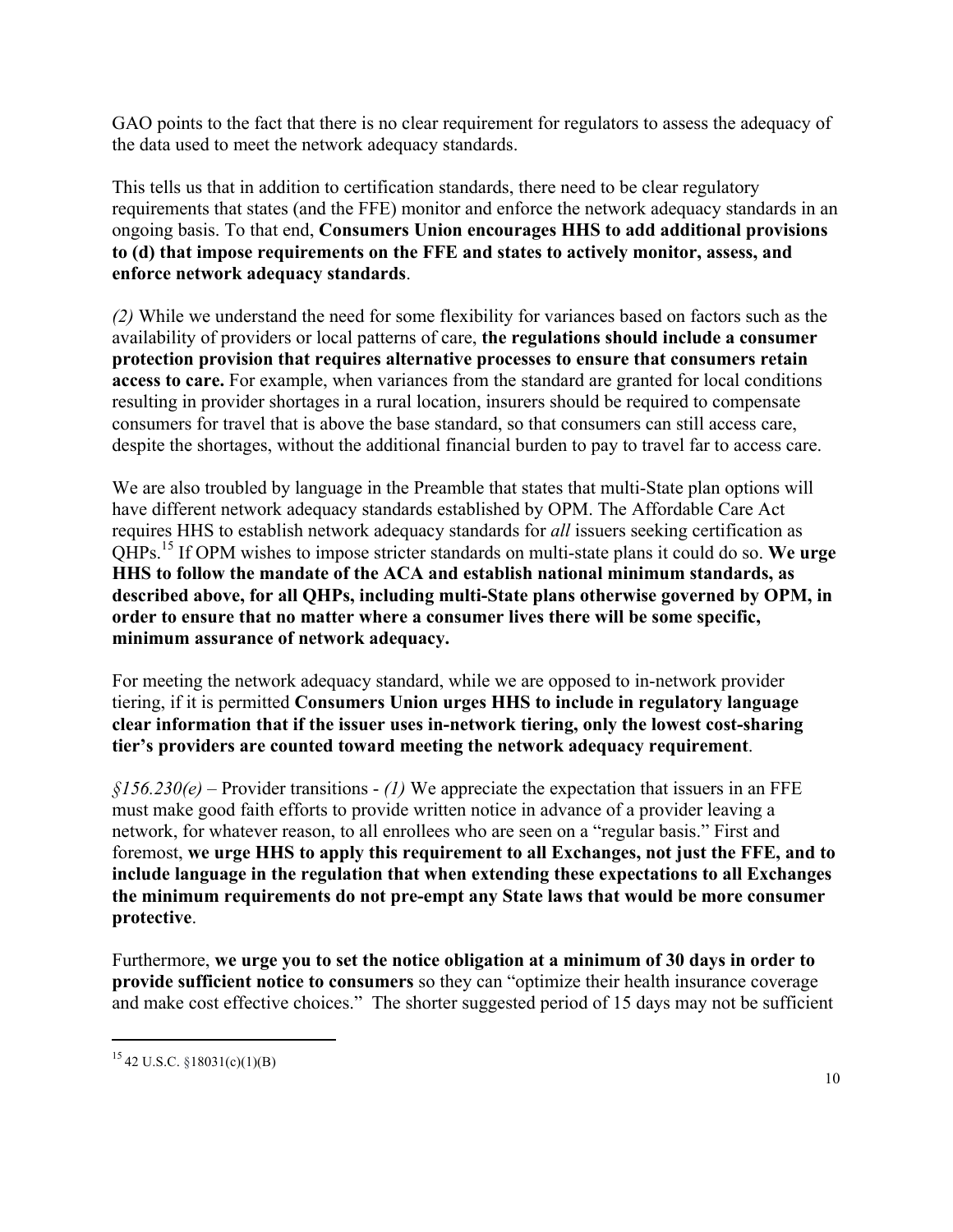to find alternate providers and establish new relationships (e.g. setting up appointments to do so). Thirty days may even be too short. We also think that **the federal minimum days for notice should be the floor, and should explicitly allow states that have higher standards to retain them**.

The implementation of the words "regular basis" (referring to how regularly the patient goes to the doctor) should not be left up to the issuer to make a good faith interpretation. At a minimum, the **federal regulations should establish a floor definition of "regular basis" that would trigger notice requirements, preventing issuers or states from having a more narrow interpretation**. **We suggest that "regular basis" should be defined as having seen a provider once within the past 12 months.** Given that open enrollment is a very narrow time period, consumers are signed up for their QHP for at least 11 months with no ability to change plans. When they shop for coverage, it is often with a focus on the provider network, even if they only intend to visit a provider once in a year. Usage patterns indicate many consumers wait many months, or may not be able to get in for several months, to see a chosen in-network provider. Those consumers should still be provided notice when a provider leaves the network, even if they only had one chance to interact with the provider in the past year.

**Consumers Union also urges HHS to consider creating a new special enrollment opportunity for people whose provider leaves a plan mid-year**. While we appreciate the continuity of care provision to help those in active treatment, for others who sign-up for a plan that covers their doctor who they see less frequently, the importance of being able to have that doctor in the network when care is needed is still paramount. While most consumers will simply choose another doctor, for those who only chose a QHP in order to access a specific doctor, when the doctor is no longer in the network, they should be able to use special enrollment to change plans so that they can still have access to their doctor.

In the Preamble, HHS states that issuers are "encouraged" to notify enrollees of comparable innetwork providers, how to access continuity of coverage, and how to contact the plan with questions. **We believe that should be a** *requirement* **of all issuers and call upon HHS to add a provision in the regulations that requires issuers to communicate all those things to enrollees' whose providers are leaving the network, as well as information about their right to receive transitional care from their provider if they are in the midst of a course of active treatment.**

**We also strongly support the idea that any time a primary care provider leaves the network,** *all* **enrollees who are patients of the primary care provider should be notified, regardless of the most recent visit.**

(*2*) The continuity of care provisions proposed in this section are important for consumers. Explicitly ensuring that during the continuity of care period *in-network cost-sharing rates apply* is extremely important. **Consumers union urges adding a provision stating that the costsharing spent during the continuity of care period explicitly applies toward the in-network deductible and the out-of-pocket maximum**. Once again, we believe that these protections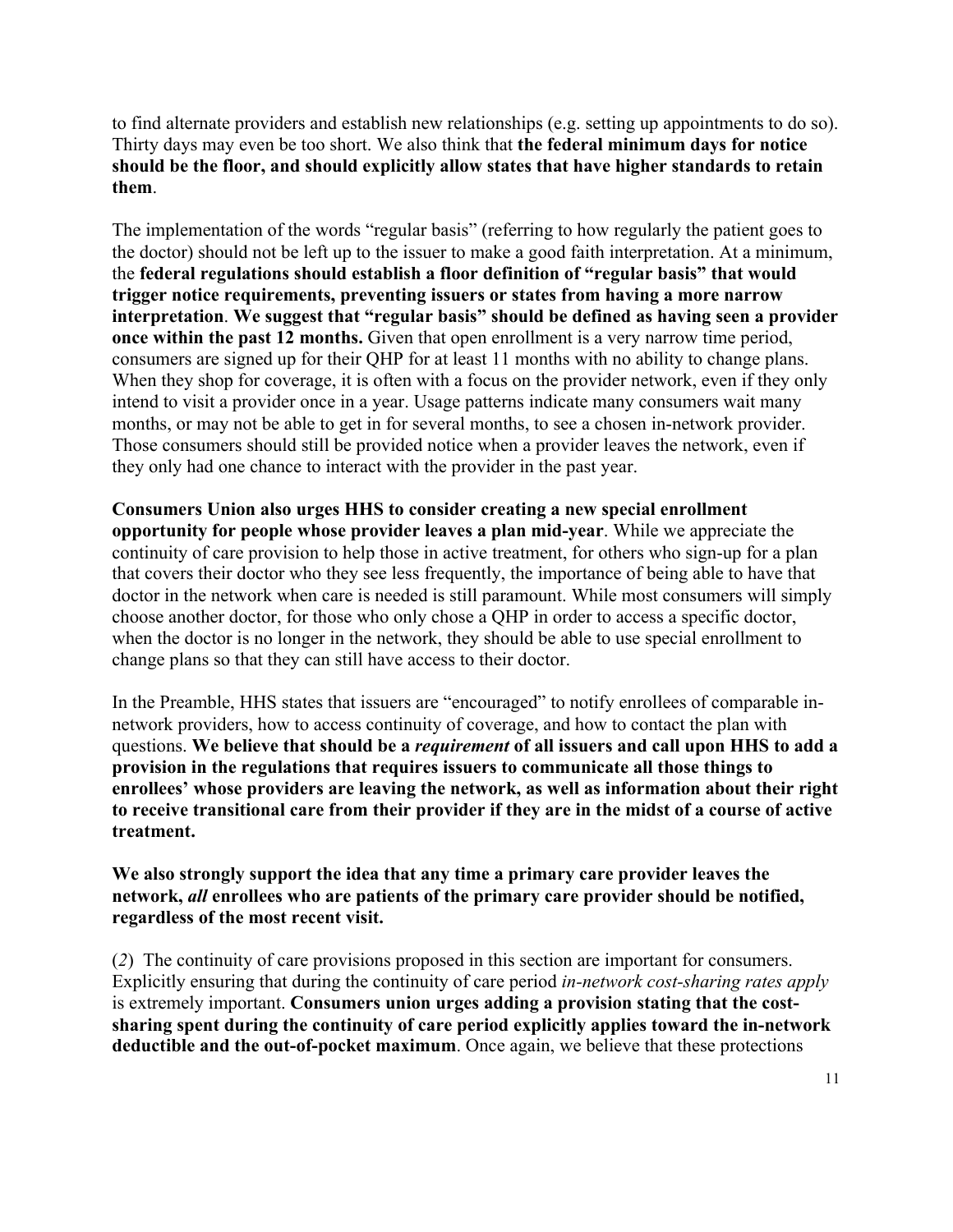should be extended to all consumers in every state, not just those whose states participate in the FFE. The language should be clear when extending these expectations to all states, that the minimum requirements do not pre-empt any State laws that would be more consumer protective.

*§156.230(f)* – Out-of-network cost-sharing - We appreciate that the proposed regulations (and Preamble) address the occasions when an enrollee "unknowingly" receives out-of-network care. Consumers Union has thousands of stories from consumers across the country who are faced with what we call "surprise out-of-network bills" through no fault of their own. A *Consumer Reports* survey of privately-insured individuals found that one in four consumers had experienced a surprise out-of-network bill.<sup>16</sup> It is important that the new rules take steps to **address the problem of out-of-network costs for 2017 and beyond**.

Consumers Union strongly believes that current network adequacy practices are unfair to consumers, in particular in the context of in-network facility care provided by an out-of-network physician. The proposed rule, however, does not go far enough to protect consumers. While subsection (1) ensures that any money spent during an in-network facility visit applies toward the annual limit on cost-sharing, regardless of whether the care is from an in-network or out-ofnetwork provider, it does not protect consumers from paying outrageous rates for out-of-network care before they meet those annual maximum out-of-pocket limits, including out-of-network cost-sharing and balance billing. **Consumers Union urges re-drafting this provision to also apply in-network cost-sharing rates paid toward the in-network deductible and to explicitly prohibit balance billing when an out-of-network provider cares for a consumer at an innetwork facility, regardless of whether the consumer has been provided notice**.

The provision also fails to address out-of-network emergency situations and the problem of balance billing. **In the emergency context, if a consumer seeks care at an out-of-network facility, the regulations should explicitly require insurers to charge in-network rates for the entire emergency visit for both the facility and any out-of-network providers. Additionally, there should be a specific regulatory provision that bans balance billing for these events.** 

Consumers Union recently explored hospital-based procedures that are more likely to be provided by out-of-network physicians practicing at in-network facilities. We found that the average out-of-network charges (known as "usual and customary charges" or "UCR") are often 500 to 1,000 percent of what Medicare pays for those same services. For example, an epidural anesthesia injection<sup>17</sup> CPT code with the UCR charge at the 80th percentile is 700 percent of the Medicare rate in Miami, Florida. In Tampa, Florida, it's more than 1000 percent of the Medicare rate.

While subsection (2) requires ten business days notice to consumers, in most of the situations where consumers are subject to out-of-network services at in-network facilities, they are not in

 $\ddot{\phantom{a}}$ 

<sup>&</sup>lt;sup>16</sup> Consumer Reports National Research Center, Surprise Medical Bills Survey, May 5, 2015. Available at http://consumersunion.org/research/ surprise-bills-survey/<br><sup>17</sup> For CPT code 64479, which the code for a "single-level injection cervical/thoracic region."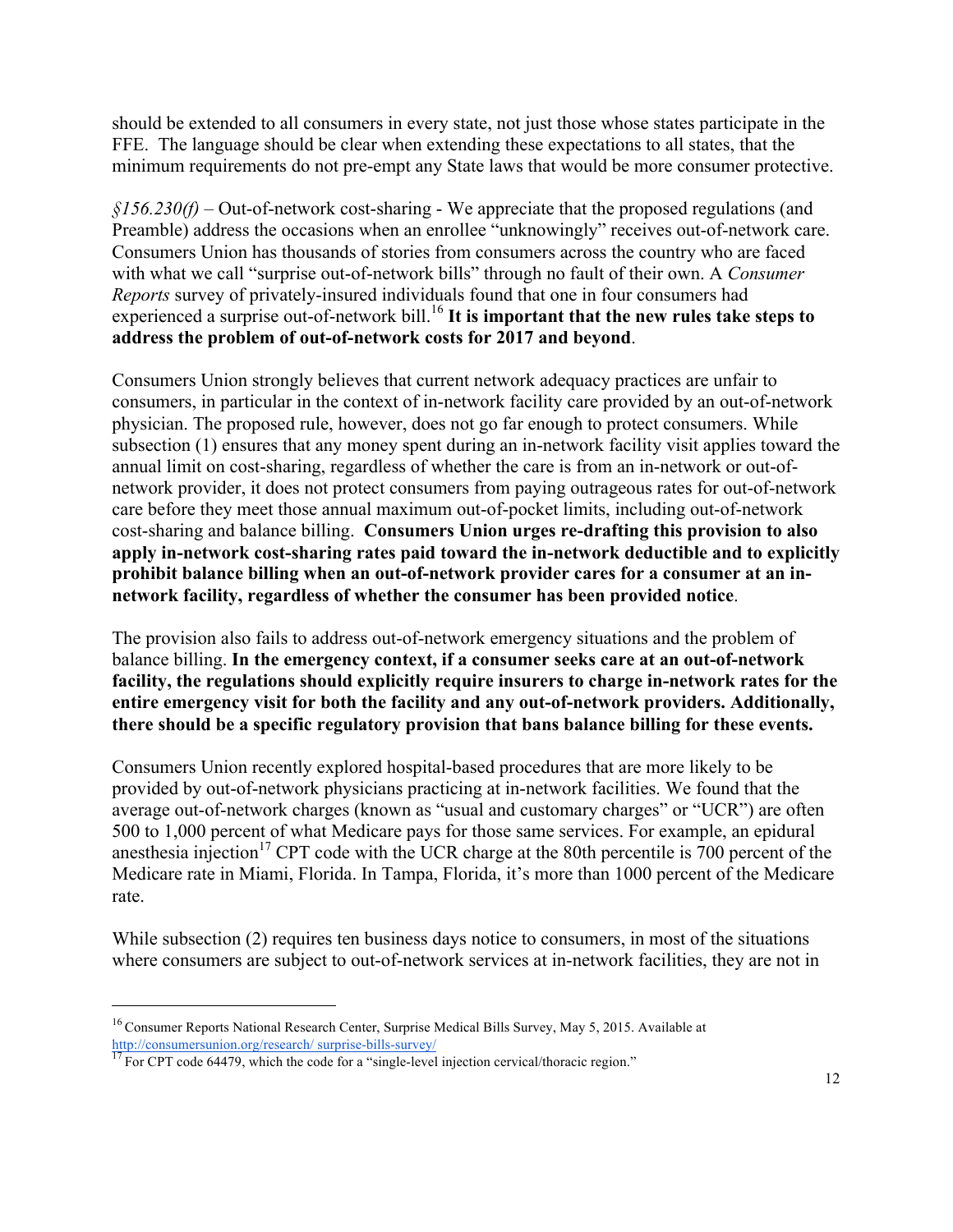the situation to benefit from advance notice or to negotiate for an in-network provider, as suggested by the Preamble. A recent Health Affairs blog<sup>18</sup> post by two RAND co-workers who were pregnant at the same time and covered by the same insurance plan through the same network illustrates the problem. Both women went into labor within a week or so of each other, and had their babies at the same in-network hospital. By happenstance, one of the women received anesthetic from an out-of-network anesthesiologist and had to pay an additional \$1,600, while her co-worker had better luck and was treated by an in-network anesthesiologist. Even with the notice provided in subsection (2), neither woman would have been in the position, either ten business days before going into labor or during active labor, to "arrange for" an in-network anesthesiologist to give her the epidural.

From our work directly with hospitals and hospital networks, it is virtually impossible for consumers to insist on in-network providers when they do not come into contact with the type of provider before the procedure. The main doctor, such as a surgeon, may have his own referral patterns that favor certain other doctors who may not be in the same network with the main doctor. Or, the hospital may contract with provider groups, which determine who is staffing a particular shift. One consumer, with ten business days notice, does not have the bargaining power to insist that an in-network anesthesiologist be on staff when she might go into labor in order to avoid a balance bill.

If HHS continues to allow consumer notice to be the only protection against out-of-network charges or balance billing, the proposed regulation subsection needs to be revised. **Language from the Preamble should be incorporated into the actual regulation, with an explicit provision that the notice cannot be a blanket or "form" notice, but needs to be specific to the medical circumstances of the particular enrollee and must include specific charges for the services; it should list the cost of the service at the allowed or contracted rate and then the cost of the charges if the service is provided by an out-of-network provider. We also support the proposal in the Preamble that would require the notice include specific information about in-network providers.**

**Consumers Union does appreciate the clear statement in the Preamble that the proposed language is not intended to preempt any State laws that would be more consumer protective. We recommend stating that explicitly in the regulations.**

#### **Standards for selecting and tiering providers**

 $\overline{a}$ 

The Preamble asks for comment regarding whether issuers should be required to be transparent about the standards they use for selecting and tiering participating providers and whether HHS should have to review and approve them for the FFE before they could be used. **We do not support in-network tiering**, so would oppose the suggestion that issuers could have different tiers of providers in-network. That being said, Consumers Union strongly supports transparency

<sup>&</sup>lt;sup>18</sup> A Tale of Two Deliveries, or an Out-of-network Problem. Health Affairs, November 3, 2015. Available at http://healthaffairs.org/blog/2015/11/03/a-tale-of-two-deliveries-or-an-out-of-network-problem/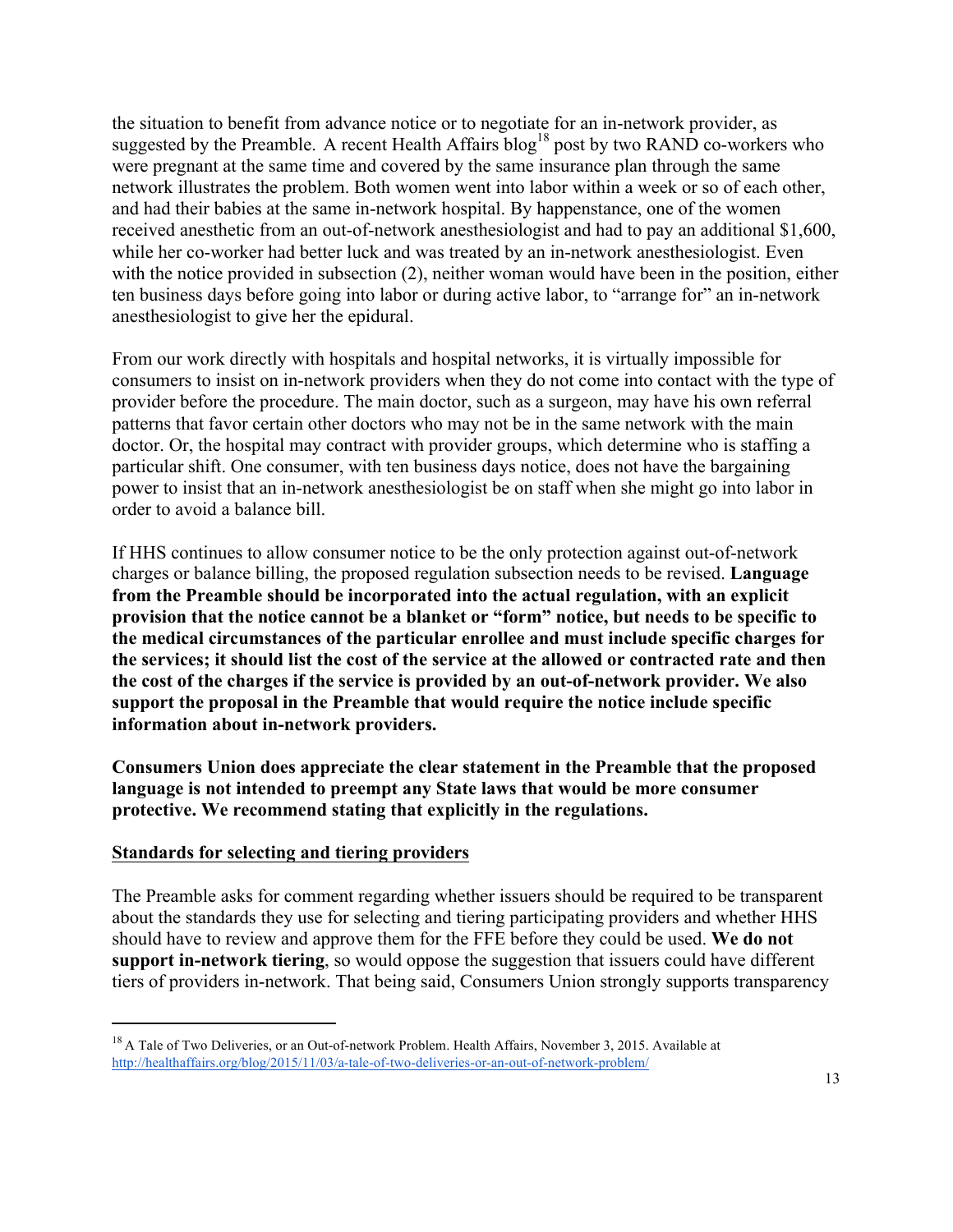and review of the standards for selecting participating providers for all QHPs, whether they are in the FFE or other state-based Exchanges. **If tiering for in-network coverage is allowed, we strongly recommend that only the lowest cost-sharing tier providers should be counted when meeting the network adequacy requirements and the standards for selection be clearly disclosed**.

#### **Summary Measures of Relative Network Coverage**

 $\overline{a}$ 

Consumers Union is enthusiastic about HHS's proposal to provide a rating of each QHP's relative network breadth on HealthCare.gov, and **we strongly urge HHS to move forward with implementing a system for rating relative network breadth**. Currently, consumers have no way of knowing what the relative breadth of their plan's network is. Particularly with the growth of plans with narrow networks and no out-of-network coverage, it is critically important that consumers understand the network that comes with the plan they are choosing and the trade-offs that come with that choice.

**We strongly support HHS developing standard definitions for measuring the breadth of provider networks, along with a clear, concise rating system for communicating the breadth of the networks to consumers**. Such a system will enable consumers to make better, more accurate comparisons of the QHPs available to them.

A number of studies have developed metrics for measuring and classifying provider networks based on their relative breadth.<sup>19</sup> In particular, we found the nomenclature used in the Leonard Davis Institute study, which classified networks as "extra small," "small," "medium," "large," or "extra large," to be particularly useful and easy for consumers to understand. However, as for all consumer-facing tools, **we urge HHS to conduct consumer testing to inform how best to display this information for consumers**.

With respect to the methodology, **we encourage HHS to factor in both physicians (primary care and specialty physicians) and hospitals when evaluating and rating health plan networks**. We believe it would be useful to provide separate ratings for breadth of network by categories of providers: primary care professionals, specialty physicians, hospitals, pharmacies, and other facilities. Consumers might also be interested in providers that specialize in certain populations such as pediatrics or gerontologists. Those specialized ratings could then be rolled up into a single overall rating of network breadth. In this way, networks with a large number of physicians but few hospitals or with a large number of primary care professionals but few specialty physicians could be more accurately analyzed and categorized.

<sup>19</sup> For example, McKinsey Center for U.S. Health System Reform, "Hospital Networks: Updated National View of Configurations on the Exchanges," (measured just hospitals in network) June 1, 2014,. Available at: http://healthcare.mckinsey.com/hospital-networks-updatednational-view-configurations-exchanges. And Weiner J and Polsky D. "The Skinny on Narrow Networks in Health Insurance Marketplace Plans." Leonard Davis Institute of Health Economics and Robert Wood Johnson Foundation. (measured physicians in network) June 2015. Available at: http://www.rwjf.org/content/dam/farm/reports/issue\_briefs/2015/rwjf421027.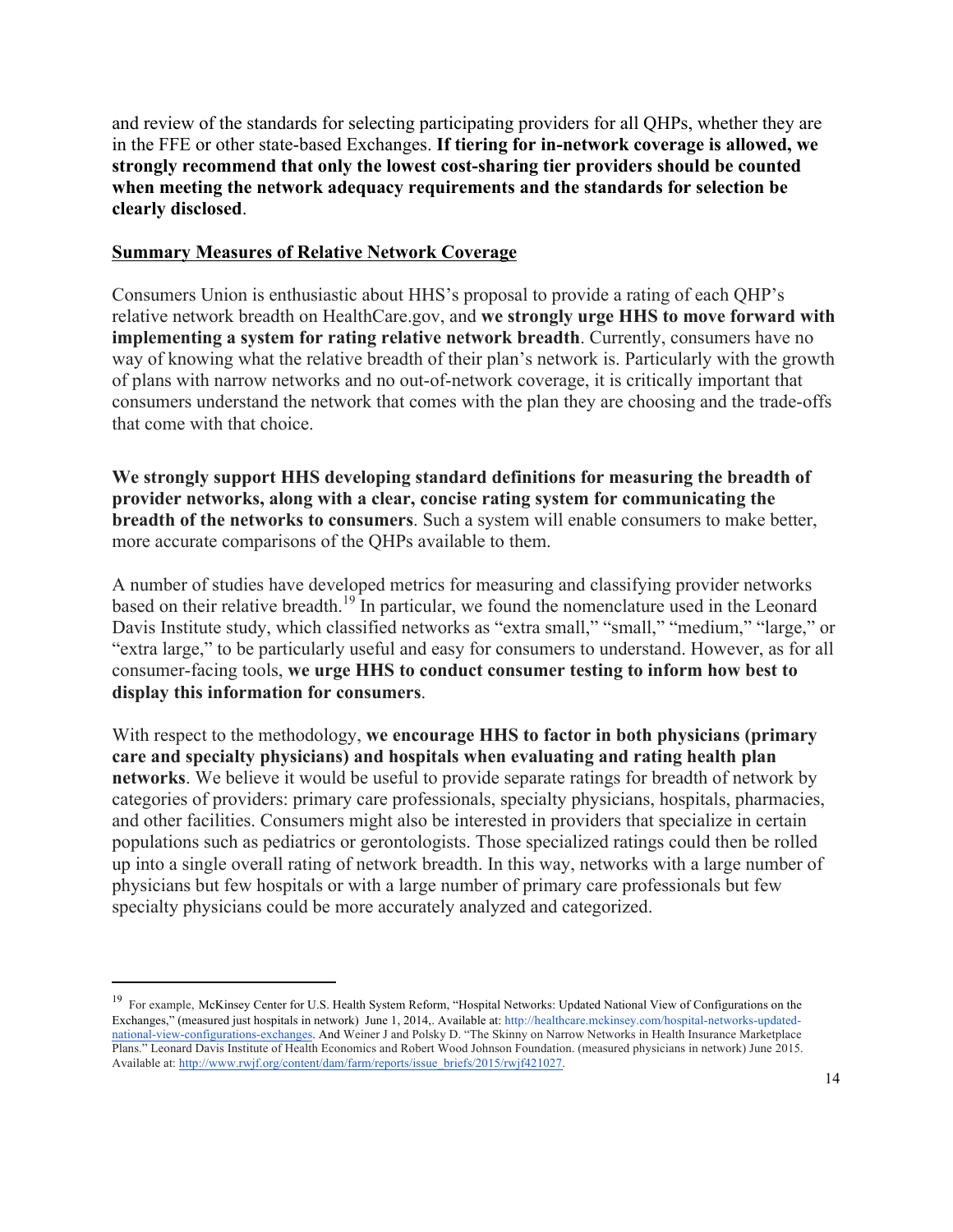Finally, **HHS should give states the option of using more rigorous standards in their determination of network breadth**. For example, if a state's network adequacy standard is based on time, distance and timely access, breadth would be measured using just those providers that also met that criteria, rather than all in the network.

## *§***155.220 - Ability of States to permit agents and brokers to assist qualified individuals, qualified employers, or qualified employees enrolling in QHPs**

Consumers Union recognizes the value of having a streamlined and consumer-friendly enrollment process and the ability to easily and seamlessly enroll consumers through Exchanges. We also acknowledge the important role that agents and brokers have played in helping many Americans enroll in health insurance. However, we have significant concerns about the option under consideration as referred to in the Preamble to allow web-based entities to enroll consumers through their own websites without having consumers redirected back to the Exchange website for eligibility determinations. We believe the best way to maximize enrollment in coverage through Exchanges for the future is by supporting robust outreach and education efforts (see comment below on *§*156.50) and continually refining and ensuring smooth operation of Exchange websites.

*(c)(1)* - **Consumers Union urges the Department not to allow an option that permits consumers to complete their application and enroll directly through web-based entities without first being directed to an Exchange site.** While we appreciate the requirement that web-based entities use the FFE's single streamlined application, we think it should be used through an Exchange, not through a web-based entity. Exchanges are a cornerstone of the Affordable Care Act and crucial to its success. The value of going through the Exchange websites for eligibility determinations should not be lightly discarded. Without an initial interface with an Exchange, there is a strong likelihood of future confusion when the consumers get communication from the Exchange. They will not have any connection and may disregard notices from the FFE or state-based Exchanges, for example regarding inconsistencies, needed verifications, and 1095-A statements. Retaining a requirement that consumers complete their application and enrollment through an Exchange ensures that they establish an identifying relationship with the Exchange.

Moreover, establishing the initial relationship with Exchanges ensures that consumers receive completely unbiased information. Web-based entities have contractual relationships with some insurers, but not necessarily all the insurers available through an Exchange. While the entity is required to sell all products, a web-based entity is not the same unbiased source for health coverage information that the Exchange is. The Exchange is without the influence of particular issuers that web-based entities may have contracts with. Moving eligibility determinations to a web-based entity's site risks insurer and agent special interests impacting choice decisions.

We are also concerned about monitoring and oversight if web-based entities are permitted to enroll consumers directly. It will be both time consuming and costly to sufficiently monitor webbased entity performance to ensure that consumers are provided an experience that does not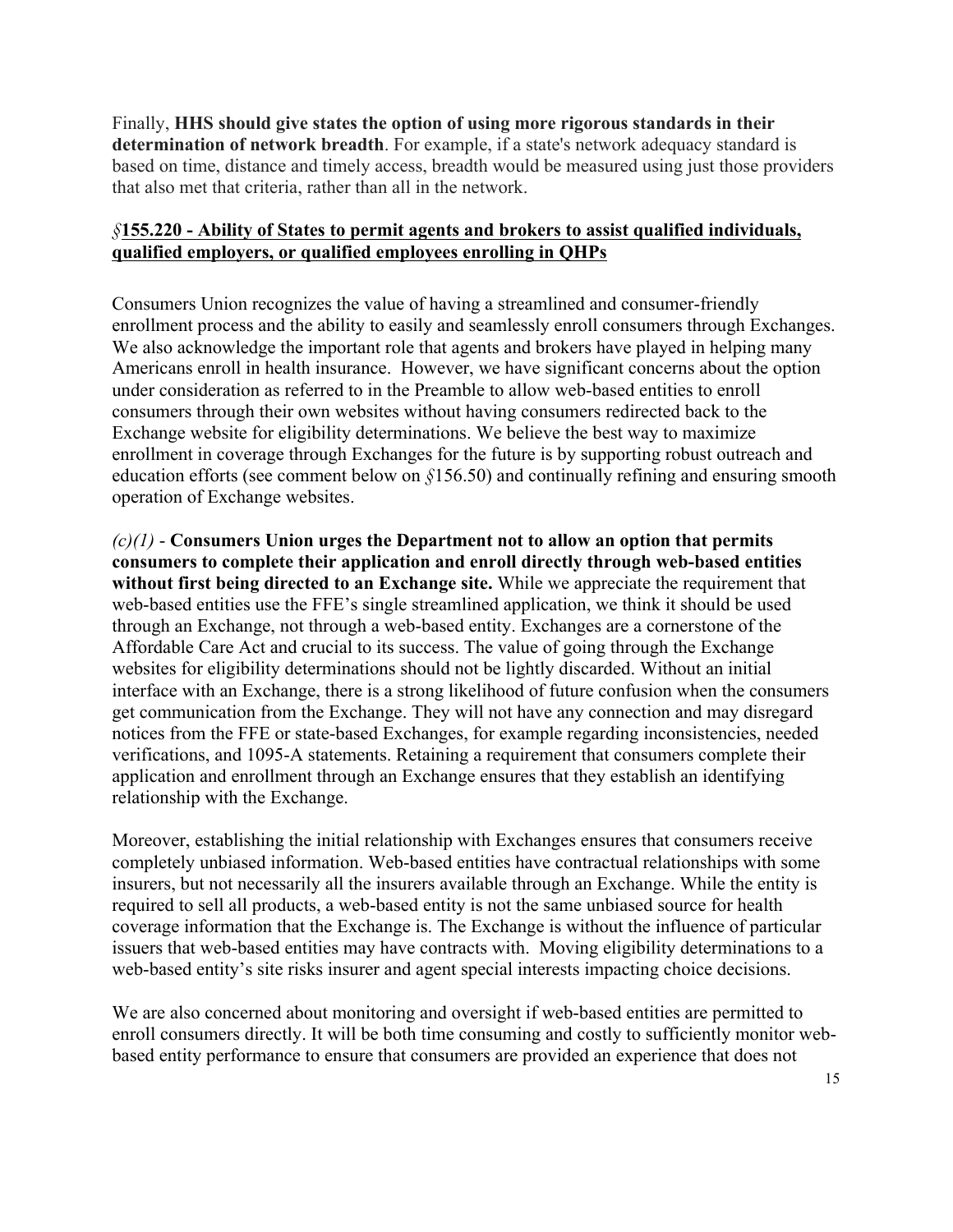deviate from what is available on the Exchange website. Consumers Union urges HHS to gather and analyze comprehensive data on the consumer experience to date with web-based entities, making such data and analysis public, and subjecting it and any resulting specific proposal to public comment before taking any action on this proposal. If this proposal goes forward, **Consumers Union strongly urges HHS to include regulatory provisions that require strong consumer protections, along with robust audits, monitoring, and enforcement authority to Exchanges in order to ensure consumers are able to make the most informed choices, their privacy is protected, and they do not face discrimination or adverse selection**.

Our concerns about this proposal are compounded regarding the potential impact of direct consumer enrollment through web-based entities on those who are eligible for Medicaid. What would happen to consumers who start the application process through a web-based entity and are told they are eligible for Medicaid and/or CHIP? Because issuers do not pay web-based entities to enroll people into Medicaid and/or CHIP, would those consumers be abandoned to navigate their own way through the FFM or State-based Exchange? This would create a significant hurdle for a substantial portion of the low-income population eligible for Medicaid and differential treatment for such applicants. Such a complex, lengthy process might dissuade some of those most in need of coverage from completing the process. **We urge HHS to carefully consider the particular implications of direct web-based entity enrollment on this population.** 

**Consumers Union appreciates that the Department has specified that web-based entities be required to use the FFE single streamlined application, the same language for application questions, and the same sequence of information to determine eligibility**. We strongly believe this consistency is important for consumer understanding. **But we believe the rules should also explicitly ensure that web-based entities are required to**:

- Provide consumers with the ability to anonymously explore or search the website to learn more about the health coverage programs and plans available to them, including insurance affordability programs. Consumers should be able to explore the website without being required or prompted to share information beyond the minimum information needed to generate a premium: ZIP code, or age for each family member seeking coverage.
- Prior to requesting personal information, notify consumers how individually identifiable information is collected, used and disclosed. (See more detailed comment on **§**155.260 below.)
- Not use confusing, look-alike data elements such as "customer reviews," "quality ratings" or "best seller" designations that are less robust than or contradictory to similar items found on the healthcare.gov (such as standardized quality ratings).
- Post a clear and prominent statement on every page that indicates to consumers that they may go to the Exchange's website at any time to complete enrollment.
- Provide notice that the web-based entity, including any certified agents using the webbased entity, are paid for enrollment by carriers. Agents and brokers owe a fiduciary duty *solely* to the carrier, not to the consumer; consumers are often not aware of this. It is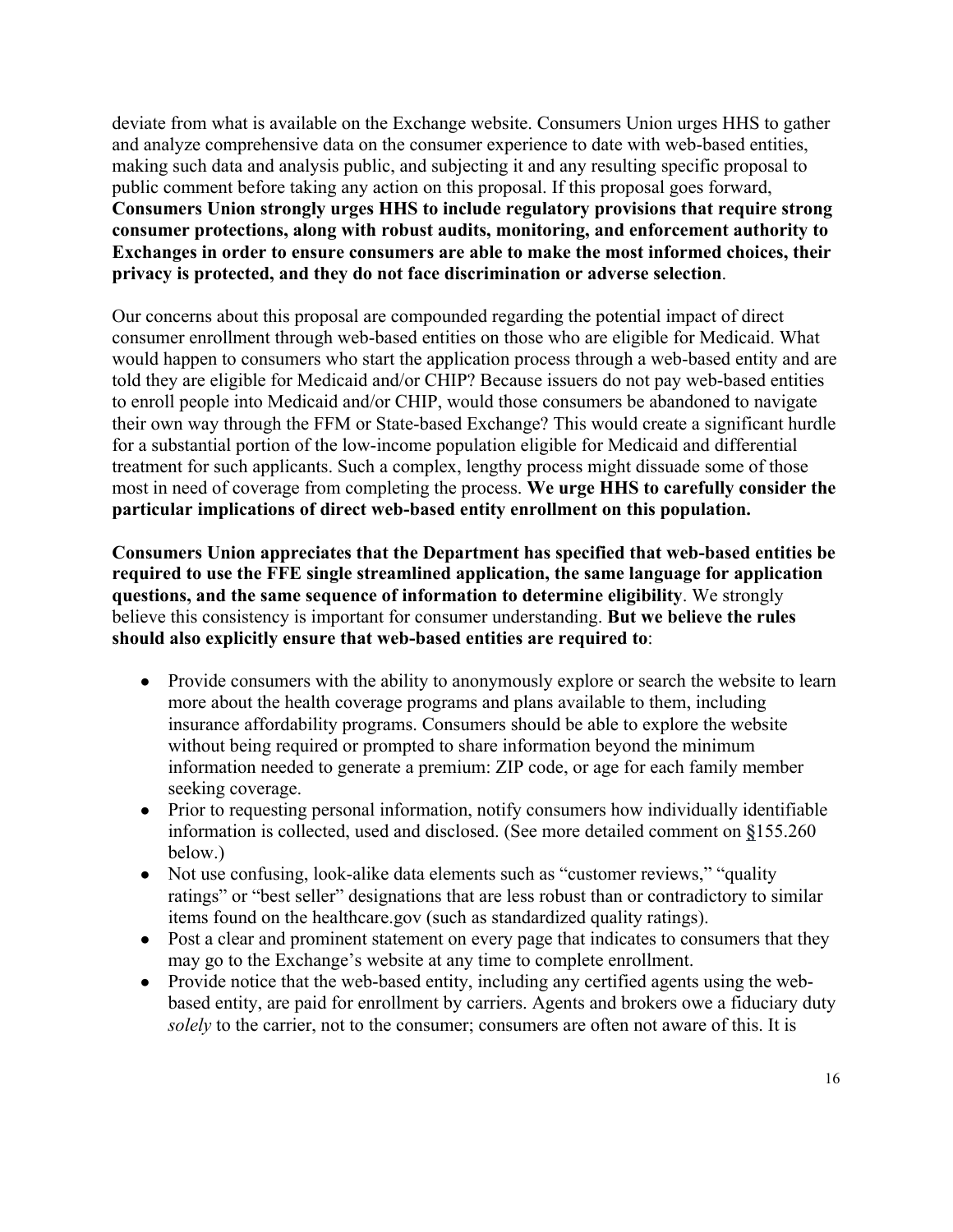important that consumers understand the compensation scheme in light of the fiduciary relationships.

- At a minimum, commit to the same nondiscrimination requirements as the Exchange, including access for Limited English-Proficient consumers and persons with disabilities. The web-based entity should be required to have a Spanish language web site as the FFE or the state-based Exchange, and telephone assistance in any language. They should be held to the same standard, thus making available their websites and customer service in English and Spanish and telephone assistance in any language, including American Sign Language. At a minimum, applications should be provided in alternative formats including Braille and large print font for those with visual impairments.
- Prohibit web-based entities from gathering or storing data beyond that necessary for healthcare.gov, state-based Exchanges, and Medicaid and/or CHIP eligibility and enrollment via "cookies" or other tracking tools. Also, bar web-based entities from storing or using information gathered from consumers in the application process for marketing other products.

Given that the proposal in the Preamble means that consumers will never interface with an Exchange website upon application and enrollment, we reiterate our comments raised in 2014 and **ask that the following important consumer protections be applied to web-based entities**:

- Require web-based entities to display all qualified health plan (QHP) information and data provided by the Exchange, *in a manner consistent with the display at the Exchange*, such that a consumer is able to access all of the same information as at the Exchange.
- Require prior approval before web-based entities use any display features or tools that vary from those available on the Exchange website.
- Require that web-based entity sites prominently display all consumer choice tools that the Exchange website makes available, such as the required premium and cost-sharing calculator or the ability to filter by whether a particular physician is in a plan's network. In particular, it must be made clear to consumers which plans will provide them the most affordability assistance. Consumers must be able to view the premiums and cost-sharing amounts for each plan based on what their individual costs would be (after their premium and cost-sharing assistance is accounted for).
- Require that web-based entity sites use the same display order as the Exchange website, and use the default sort order for QHP choices that is the same default sort order for the Exchange website and allow consumers to easily alter the sort order by the same options available at the Exchange. When the consumer hides or filters out choices, there must be a clear indicator that not all choices are currently displayed.

**Consumers Union also urges HHS to prohibit all web-based entities, not just those doing business with the FFM, from using the words "Exchange" or "Marketplace" in the names of their websites and/or URLs.** It is important that consumers be fully informed and understand whether they are using an FFM website or an independent web-based entity. There must be a clear and easy-to-understand delineation between the FFM and non-FFM web entities; allowing web-based entities to use the terms "Exchange" or "Marketplace" would undermine this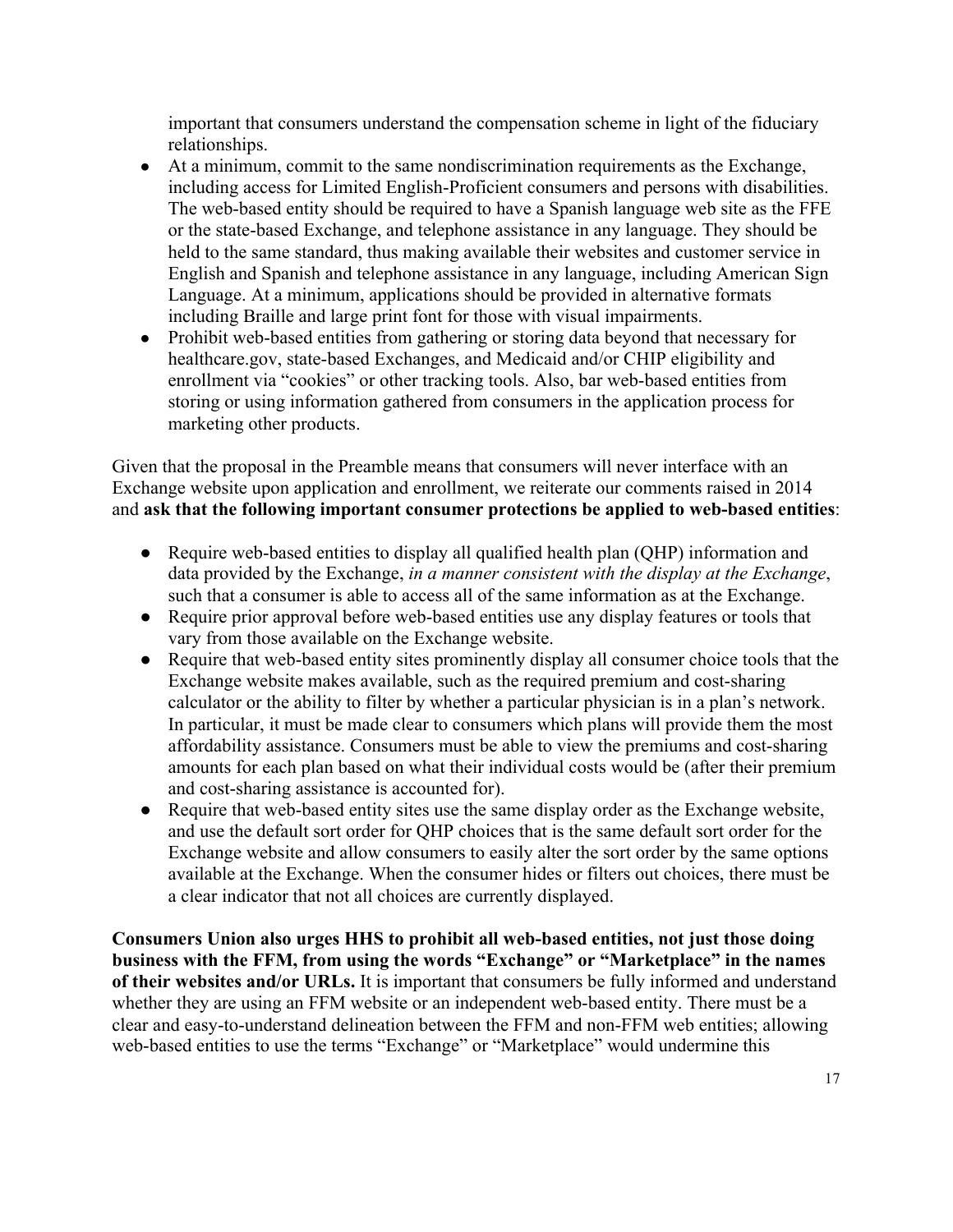distinction and create consumer confusion. **This provision should be extended beyond the FFM, to apply to all web-based entities, even those enrolling consumers in state-based Exchange products.**

## **§ 155.220 (l) Application to State-Based Exchanges using a Federal platform**

Consumers Union supports applying the same standards and requirements to **all** brokers who enroll qualified individuals, qualified employers, or qualified employees in coverage whether they do so through a Federal platform or through a State-Based Exchange using a Federal platform.

## **§ 155.260 Privacy and security of personally identifiable information**

Consumers Union applauds the Department's attention to the importance of data privacy and security. Ensuring that consumers' private and personal information is safe and secure should be a top priority.

Consumers Union urges HHS to **require that, prior to requesting personal information, webbased entities inform consumers how individually identifiable information is collected, used and disclosed; for how long it is retained; and whether and how they can exercise choice over such collection, use, and disclosure**. Consumers should be informed when they have the option to provide personal information directly to the Exchange. Further, no information regarding such browsers or explorers (including her/his internet provider address) should be collected or saved (a.k.a. "cached") without the person affirmatively consenting to begin the enrollment process.

We also urge **HHS to require that web-based entities enter into uniform, detailed agreements with Exchanges as to the nature, timing and use of personal information collected about the consumer**. For example, "help me shop" tools cannot be fronts for collecting information about health status that could be used for improper steering. Like other Exchange vendors, web-based entities must adhere to the same or more stringent privacy and confidentiality requirements imposed upon the Exchange (See section 155.265(b)).

## **§ 155.280 Oversight and monitoring of privacy and security requirements**

We applaud the Department's recognition that oversight and monitoring of privacy and security requirements are important consumer protection issues. We support HHS' proposed provision to oversee and monitor privacy and security requirements for Federally-facilitated Exchanges, State-based Exchanges on the Federal Platform, and non-Exchange entities required to comply with Federally-facilitated Exchange standards. However, Consumers Union **urges the Department to propose more specificity in a rule that will be subject to public comment**.

## **§154.200(c)(2) Rate increases subject to review**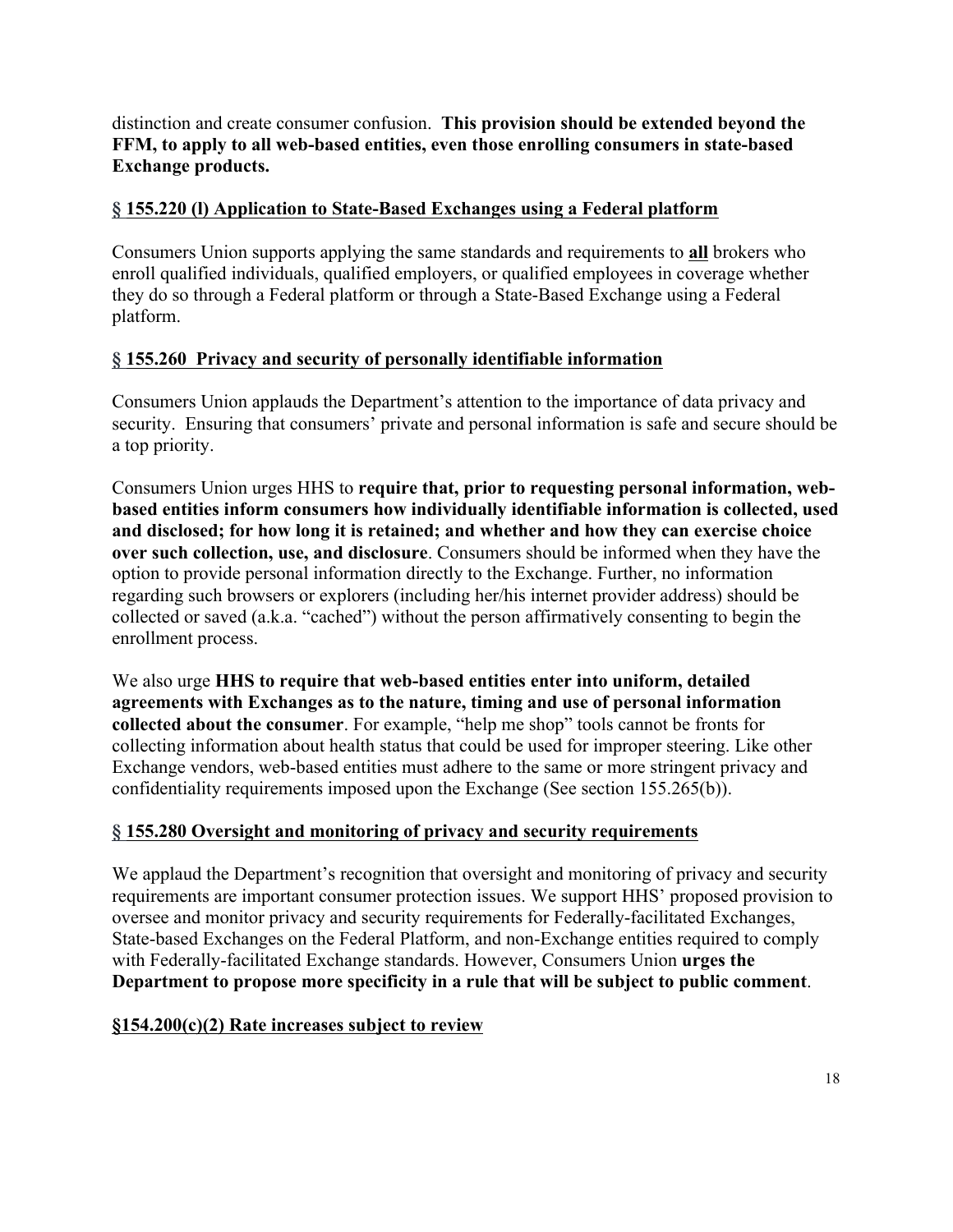Comprehensive review of rate filing justifications (RFJs) has important implications for consumers; it is the only way to ensure that consumers pay a fair price for their coverage. In our comments on the Notice of Benefit and Payment Parameters for 2016, we supported HHS' proposal to base the threshold for review on the average increase at the plan<sup>20</sup> level rather than the overall product level. As HHS notes here, though, this adjustment to the threshold calculation removed only some, but not all, of the avenues through which insurers may avoid rate review. Consumers Union agrees with HHS' observation that the current method of calculation allows "for an issuer to change geographic rating area factors such that members in a certain rating area receive a larger increase, even though the overall rate increase would not be subject to rate review because the plan-adjusted index rate does not increase by 10 percent." **We therefore fully support the proposal to include premium rating factors in the threshold calculation.** 

As with the proposal for 2016, this modification to the calculation of rate increases subject to review may potentially increase the burden on reviewing entities—because more plans may hit the threshold for review (currently 10% increase)—however, this clarified requirement is in line with the intent of the ACA's rate review section, is protective of consumers, and is therefore justified.

Additionally, in light of the recent spate of proposed health insurance company mergers, **we urge CMS to evaluate how rate changes are quantified, particularly when one carrier becomes wholly owned by another carrier or when the merger results in an entirely new corporate entity.** In the case where a product is essentially unchanged but for the name of the insurer offering the product, **we urge CMS to consider any rate increase filing in the year subsequent to the merger as a renewal of the product rather than an entirely new filing, (which otherwise could be abused to circumvent the ten percent threshold).**

Finally, **we continue to strongly urge HHS to reevaluate its implied decision to keep the rate review trigger at ten percent**. It is not unusual for carriers to propose rate increases only slightly below the threshold. However, a 9.9% rate increase is only negligibly more affordable than a 10% increase. Rather than an arbitrary 10% threshold, **we encourage HHS to lower the bar to a threshold more aligned with sustainable rates of health spending growth.** According to the National Health Expenditure Projections 2014-2024 released by the Centers for Medicare & Medicaid Services, "for 2014-24, health spending is projected to grow at an average rate of 5.8 percent per year (4.9 percent on a per capita basis).<sup>"21</sup> Even with a margin for error, long term annual growth in per capita health spending growth is likely to be well below ten percent. *It is time to lower the review threshold. 22*

 $\ddot{\phantom{a}}$ 

 $20$  Within this comment letter, Consumers Union uses the definition of "plan" as proposed by this NPRM: the pairing of the health insurance coverage benefits under the product with a metal tier level. The product comprises all plans offered within the product, and the combination of all plans offered within a product constitutes the total service area of the product.<br><sup>21</sup> Centers for Medicare & Medicaid Services, National Health Expenditure Projections 2014-2024—Forecas

Available at https://www.cms.gov/Research-Statistics-Data-and-Systems/Statistics-Trends-and-Reports/NationalHealthExpendData/Downloads/proj2014.pdf.

<sup>&</sup>lt;sup>a</sup> For example, a threshold of 5% would be in line with national health expenditures yet still well above the general rate of inflation.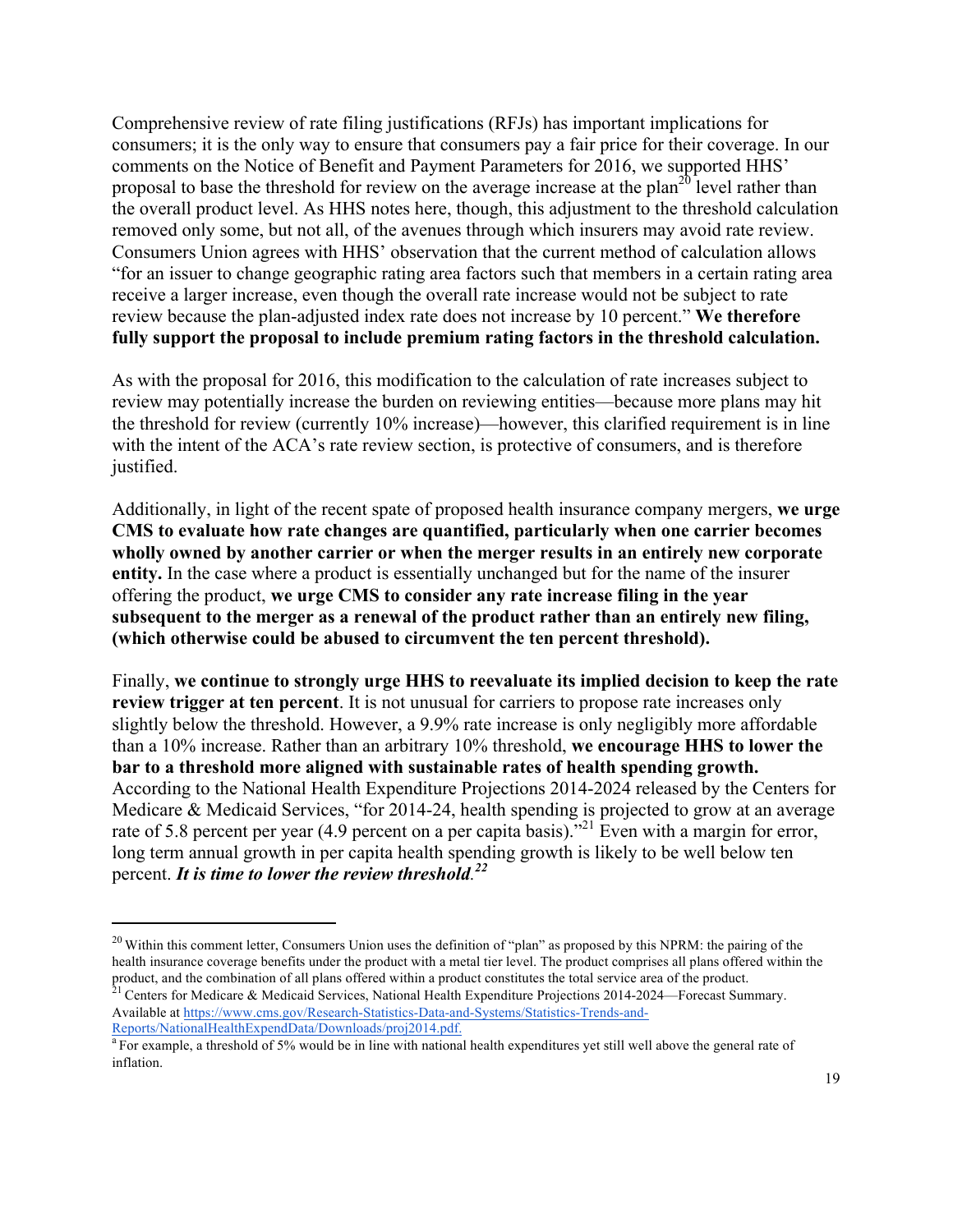## **§154.215(h)(2) Disclosure of all proposed rate increases**

In 2015, HHS made rate review more transparent than ever before by publicly posting proposed rate increases and rate filing justifications. While a significant step in the right direction, the agency's decision to limit disclosure to proposed rate increases of 10 percent or greater created a lopsided preview of the 2016 health insurance market. By expanding what information is disclosed to include all proposed rate increases, as suggested in the Preamble, regardless of whether the increase is subject to review, HHS will improve the quality of information available to the public. Doing so will convey the full picture to the public and make it more likely that the media will present a more balanced story. It will also aid in the rate review process by making more information available to consumer advocates to compare against rate filings that do meet the review threshold—for example, by enabling reviewers to compare the medical trends of products whose rate changes fall above and below the threshold.

**Consumers Union thus supports the proposal to make public all single risk pool rate increases, and believe it should go even farther to disclose all proposed rate modifications increases and decreases both.** By excluding proposed rate decreases from the picture, HHS sets the stage for only the bad news being released without the counterweight of the good. Other than health plans, which can capitalize off of only having rate increase justifications being publicly available—because only showing rate increases impliedly justifies those rate increase—it is not clear who is served by withholding information on decreases. **We therefore urge HHS to publicly post all rate filing justifications and allow the media, consumer advocates, and consumers at large to see a more complete understanding of health insurance rates**.

## **§154.301 CMS's determination of effective rate review programs**

In 2014, Consumers Union supported amending this section to specify requirements by providing public access to rate filing information. While we appreciate the overall increase in accessibility of information, there remain dark pockets where states failed to post information in the requisite and appropriate manner. To the extent that some jurisdictions were unable to comply with posting requirements because of challenges posed by CMS's timeline in 2015, **we support the proposal here, which gives states more notice to identify in advance any challenges the timeline may pose and to work with CMS to make adjustments to the timeline while also making rate information available to the public at a uniform time.**

We note that the advanced notice proposed here will identify for CMS, and the public, which jurisdictions are disinclined to publicly post rate filings at all. Furthermore, it is exceedingly difficult to determine the effectiveness of states in regulating rate changes when rate filing information is veiled. **Consumers Union, therefore, strongly urges CMS to reevaluate any state that continues to fail to meet public posting deadlines before being designated or allowed to continue their designation as having "effective rate review "status**. That additional scrutiny would consider whether filings are available via an alternative means to posting, whether and the degree to which the state affords consumers an opportunity to engage in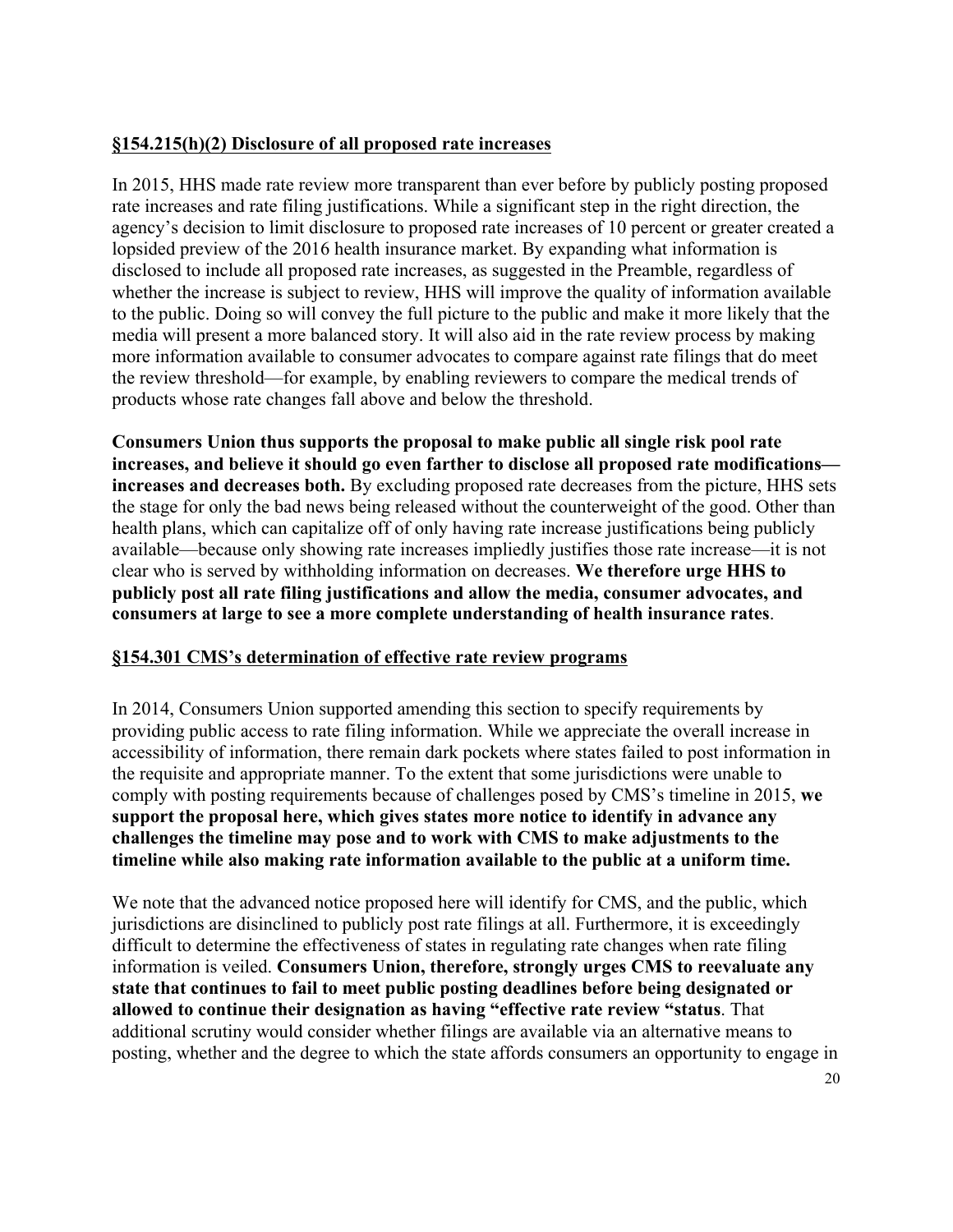the review and commenting process, and the overall transparency of the rate review process in the state.

# **§ 155.335 Annual eligibility determination**

Consumers Union recognizes the benefit of instituting a streamlined auto-renewal system, but we also see substantial risks to consumers to auto-enroll based *solely* on premium considerations. In response to the query in the Preamble, **we strongly oppose any hierarchy of default reenrollment that would auto-enroll Exchange customers into a plan outside an Exchange, as this would deprive them of eligibility for any subsidies.** Moreover, for any default hierarchy, it is critically important that consumers receive timely, meaningful notice of their right to change plans and possibly achieve a lower premium and out-of-pocket costs. These notices should start with the early warnings of upcoming open enrollment and continue as a flag on written and email notices, and pop-up on websites.

We hope that HHS will revise the current regulations to achieve an appropriate balance between guaranteed renewability and accurate information to ensure that consumers in all Marketplaces remain enrolled in 2017, and do so in the plan that makes most sense to them in terms of affordability and comprehensiveness of coverage. With movement toward standardization of cost-sharing, consumers will likely focus on premiums, quality and provider networks to shop for and choose plans. By auto-enrolling and emphasizing only premiums for auto-enrollment, the current and proposed regulations do not recognize the importance of total out-of-pocket costs and of non-monetary factors that consumers consider when choosing health coverage.

# **§155.1000 Certification standards for QHPs**

HHS' "open market" approach to QHP certification has resulted in a very wide selection of plans for enrollees in FFEs. As the commercial health insurance markets continue to evolve, **Consumers Union urges HHS to use its broad discretion to selectively contract under Part 156, so that the best products—in terms of price and quality—remain available.** The Preamble notes that HHS intends to continue to focus certification denials for the FFE on cases involving integrity of the FFE and plan, as well as past performance as evidenced by indicia such as consumer complaints, compliance issues and data submission errors. **We support HHS using such certification criteria in the near term.**

**For future years, however, Consumers Union also strongly urges CMS to consider selective contracting—also known as "active purchasing"—on a more global scale**. Limiting the number of carriers per state FFE would still foster competition, while affording HHS far better leverage in negotiations on price and quality. Exercising HHS' option for selective contracting in a measured way—by assessing the competitive landscape in each state, conferring with the state regulator, and assessing the operational and network capacity of the applicant plans—would allow HHS to ensure a sufficient numbers of plans offered, while maintaining bargaining leverage on both price and quality. Active purchasing is a valuable**—**even necessary complement to standardized cost-sharing designs to achieve the best prices and products for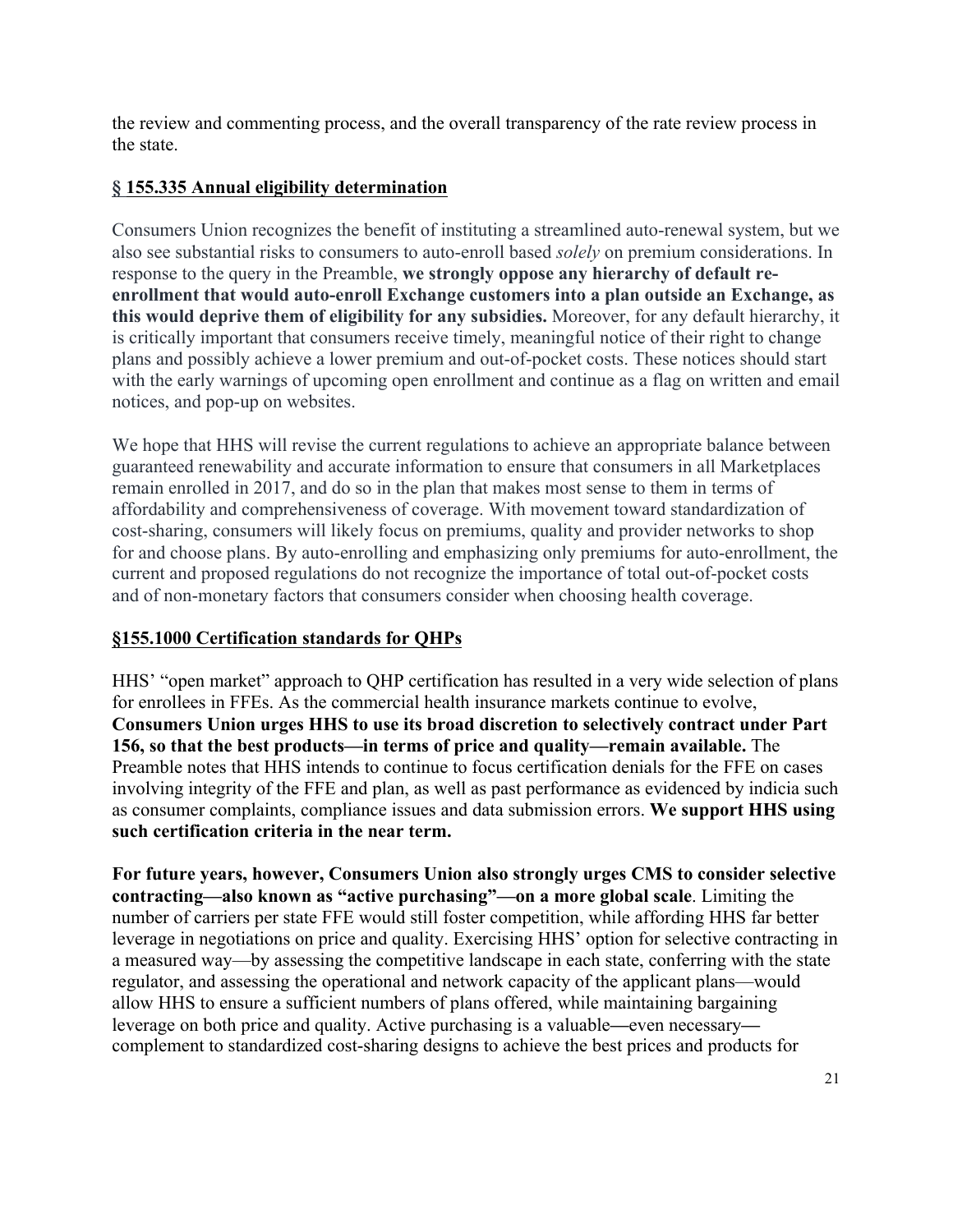enrollees. It is that combination that has restrained rate increases and improved product offerings in California, for example. We urge you to take this route for the FFE.

## **§156.50 User fees**

**Consumers Union recommends that you closely consider raising the proposed fee for 2017, rather than continuing it at the 2014-16 rate of 3.5% for FFEs and 3.0% on state-based Marketplaces on federal platform (SBM-FPs), to ensure ongoing adequacy of marketing and outreach efforts**. It is essential that outreach and education about the Affordable Care Act coverage, subsidies and obligations continue at a consistent and high level. Public programs- and businesses-- falter without a continual, vigorous public presence. And in states with an atmosphere hostile to the ACA, where disinformation is rampant, continued marketing and outreach on the federal level for FFEs will be essential. In California, for example, public awareness about Covered California has been high and support widespread. Yet, even in such a favorable environment, in 2015 more than one-third of the uninsured did not know about the availability of financial assistance in covering premiums and out-of-pocket costs.

Maintenance and enhancement of healthcare.gov and call centers is no doubt a costly endeavor. If the bulk of the 3.5% proposed for the FFE is dedicated to those very high ticket items-- IT and call center maintenance and improvement-- few resources will be left for essential "sales promotion" and outreach activities. Covered California, for example, allocates 36% of its budget (\$21 million) to outreach and marketing. In most industries, we understand that upwards of 30% of budgets are allocated to acquiring customers. Consumers Union strongly urges HHS to think on this scale.

Other resources for outreach, enrollment and public education about the Affordable Care Act and Exchanges are dwindling, as philanthropic foundations pull back from funding these activities. Thus, it will be all the more important for the federal government to pick up the slack. Funding from the user fees will be an essential source for such continued and amplified efforts. In settling on the 2017 fee, we urge you to remember that issuers have gained a great deal under the ACA. Overall, most have been highly profitable. They have been given new markets and have saved a great deal in marketing costs and broker commissions under the ACA, since the federal government and state-based Exchanges have done the lion's share of the publicity and outreach to date. Thus, raising the fee above the proposed amounts could easily be borne by QHPs without a significant effect on premiums and would give HHS a more stable budget for meaningful, continuous marketing and outreach.

Marketing and sales efforts by the federal government as the unbiased source of information and strongest proponent of the ACA, will be more critical in 2017 and future years than ever. Consumers Union, therefore, strongly **urges HHS to ensure adequate funding from user fees for public education, marketing—acquiring new customers and keeping existing ones**. The long-term success of the ACA depends on it.

#### **§§158.103 and 158.140. Issuer use of premium revenue: reporting and rebate requirements**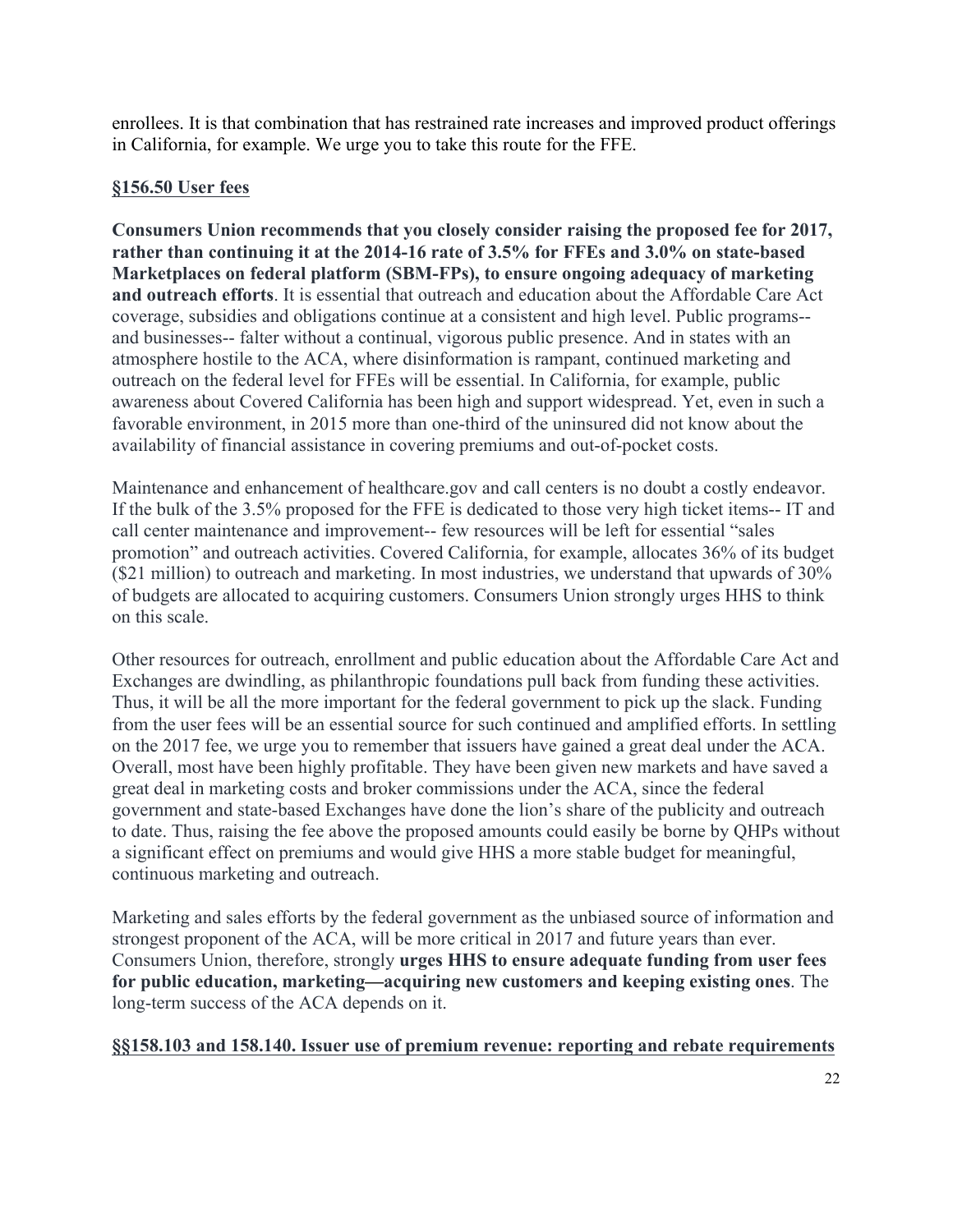**Consumers Union strongly opposes counting a health insurer's investments in fraud prevention activities as "incurred claims" in the numerator of the Medical Loss Ratio (MLR).** The ACA delegated to the NAIC the task of recommending how the MLR is calculated. To that end, the NAIC and its consumer representatives engaged in lengthy discussions and submitted a proposal to CMS, which was adopted in 2011. Myriad experts from a broad range of constituencies engaged in lengthy discussions on the MLR. During these deliberations, the dearth of evidence supporting an argument that fraud prevention activities are directly attributable to consumer medical benefit became readily apparent. Consumer advocates, including Consumers Union, firmly believe that there are expenses that are good business practice, but administrative in nature, that do not directly benefit consumers and therefore should not be counted as medical claims. Investments in fraud prevention fit squarely in that category. The NAIC recommendation, adopted by CMS, allowed fraud recovery expenses as a quality improving activity expense *up to the amount of fraudulent claims recovered*. This was an accommodation to insurers, which consumer representatives on the NAIC were willing to accept.

While fraud prevention is important, it is ultimately an administrative task conducted by insurers to control costs and expenses. There is no basis to reopen a definition that was already explored and addressed nearly five years ago with circumstances unchanged in the interval.

-----

In addition to the above-noted provisions, we see a number of laudable provisions incorporated throughout the proposed regulations, and here offer abbreviated comments on several:

- **Transparency of Rate Review** We support HHS's proposed revisions to the regulatory text in §§154.215(a), (b), and (c), which would update current language to more clearly describe current policy. As drafted, the rate filing requirements are not overt on the first read, necessitating diligence and expertise to assure full compliance. It is our impression that the proposed revisions are intended to, and do in fact, make current policy more transparent by revising the structure of the wording in these three subsections.
- **Navigator Program Standards** Consumers Union strongly supports the Department's proposed amendment to require Navigators to provide targeted assistance to underserved and/or vulnerable populations within the Exchange service area. We agree with HHS' assessment that this type of targeted assistance will improve access to health care for communities that frequently face barriers to receiving important care, have high disease burdens, and poor health outcomes.
- **Non-Navigators and CAC training –** Consumers Union understands that the new requirements regarding Navigators' post-enrollment responsibilities do not apply to non-Navigators and CACs. However, we believe that the training information about postenrollment activity that the Exchange must provide to Navigators also should be provided as required training topics for non-Navigators and CACs since they provide similar consumer assistance. We strongly believe that it is important to ensure that all consumer